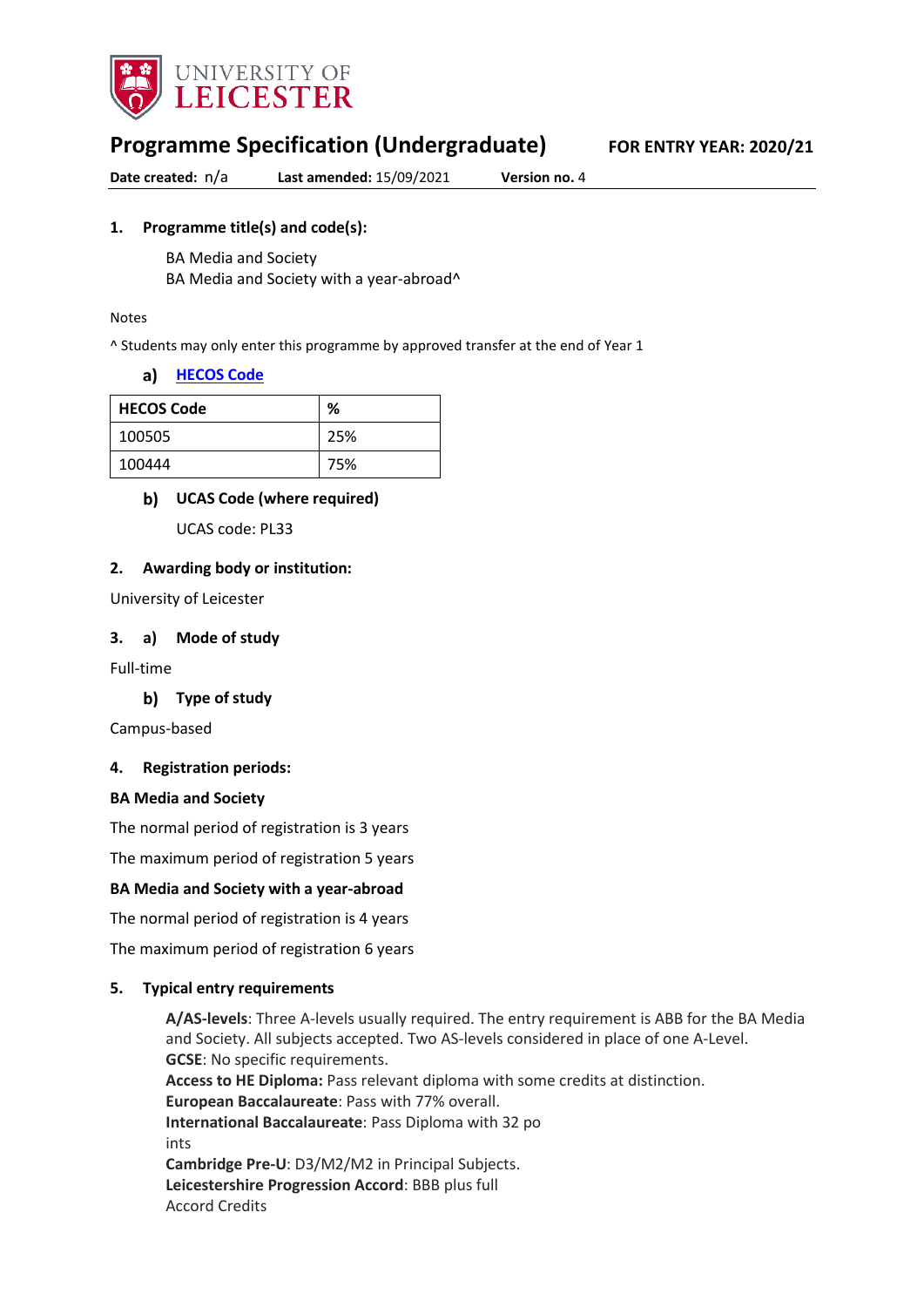**BTEC Nationals**: Full Diploma with DDM. **Other Qualifications**: Other national and international qualifications welcomed. Mature students welcomed

Alternative qualifications considered.

#### **6. Accreditation of Prior Learning**

Second Year Entry: Possible for those with advanced qualifications compatible with our degree structure.

#### **7. Programme aims**

The **programme** aims to:

- Provide students with the core content of the BA Media and Communication and the BA Sociology and to develop a distinctive programme within which students are able to explore and develop their interests in media and sociology specialist areas relating to staff research interests.
- Enable students to develop independent learning skills and autonomous thinking in conjunction with developing skills in critical analysis, communication, research methodologies, group work, leadership and employability.
- Provide a supportive and stimulating learning environment in which there is a strong sense of cohort.

For those on the Year Abroad:

- provide an opportunity for Leicester students to spend their third year abroad, studying at a partner institution in Europe as part of the European Erasmus framework exchange program or a partner institution on another continent as part of the Study Abroad exchange programme;
- develop study skills in another university following a guided programme of learning for the period spent abroad;
- provide an opportunity for exchange students from partner institutions in another country to study in the United Kingdom;
- provide and build on links between the University of Leicester and its partner institutions
- develop an appreciation of the different approaches to the study of media and communication adopted by different types of scholars..

#### **8. Reference points used to inform the programme specification**

- QAA Frameworks for Higher Education Qualifications, <http://www.qaa.ac.uk/en/Publications/Documents/qualifications-frameworks.pdf>
- QAA Benchmarking statement for Communication, Media, Film and Cultural Studies [\(http://www.qaa.ac.uk/en/Publications/Documents/SBS-Communication-Media-Film-and-](http://www.qaa.ac.uk/en/Publications/Documents/SBS-Communication-Media-Film-and-Cultural-Studies-16.pdf)[Cultural-Studies-16.pdf](http://www.qaa.ac.uk/en/Publications/Documents/SBS-Communication-Media-Film-and-Cultural-Studies-16.pdf)  [http://www.qaa.ac.uk/Publications/InformationAndGuidance/Documents/CMF08.pdf](http://www.qaa.ac.uk/en/Publications/Documents/SBS-Communication-Media-Film-and-Cultural-Studies-16.pdf) )
- UK Quality Code for Higher Education
- University Learnin[g Strategy](https://www2.le.ac.uk/offices/sas2/quality/learnteach)
- [University Assessment Strategy](https://www2.le.ac.uk/offices/sas2/quality/learnteach)
- University of Leicester Periodic Developmental Review Report
- External Examiners' reports (annual)
- United Nations Education for Sustainable Development Goals
- Student Destinations Data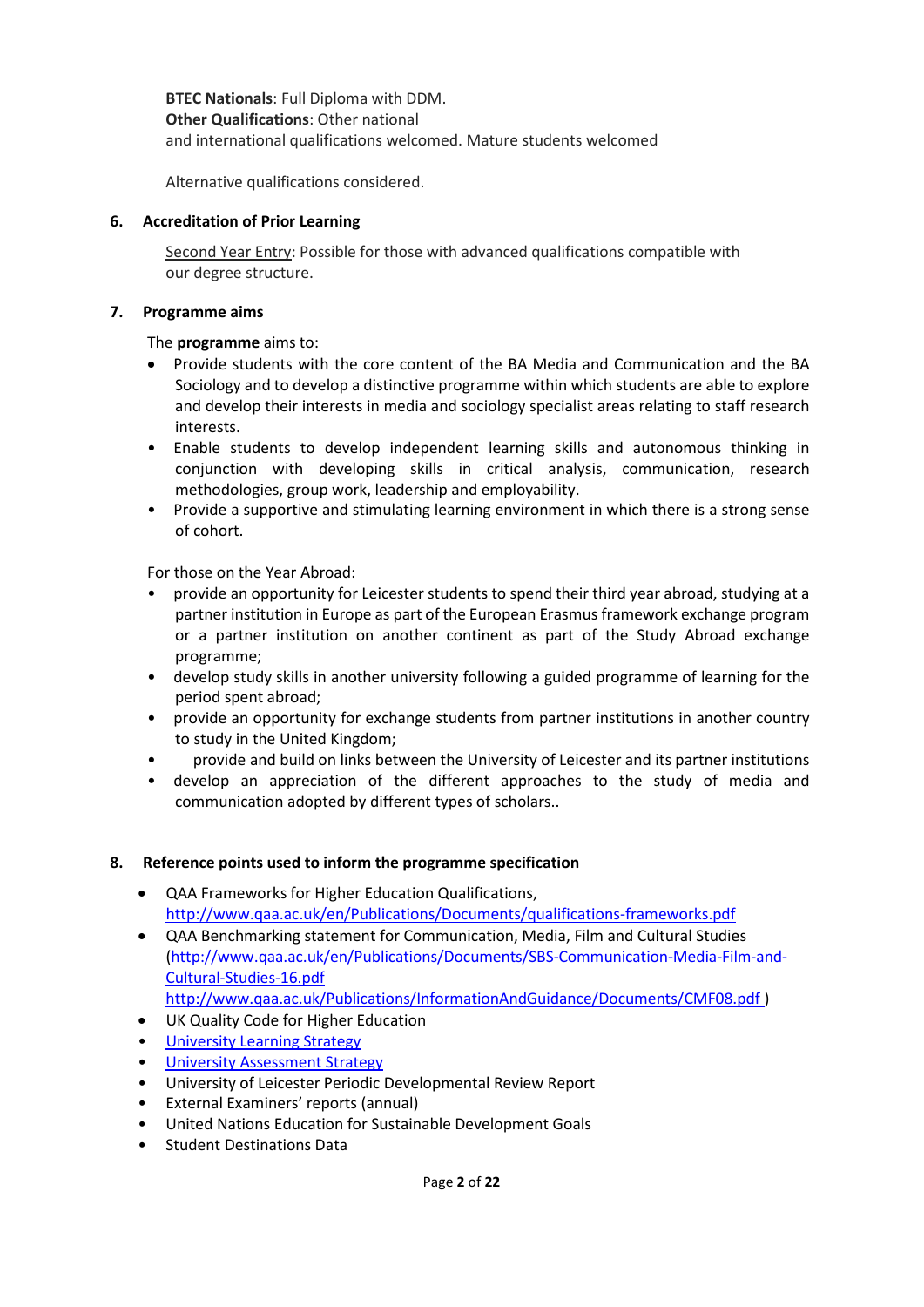### **9. Programme Outcomes**

## **Discipline specific knowledge and competencies**

i) Mastery of an appropriate body of knowledge

| <b>Intended Learning</b><br><b>Outcomes</b>                                                                                          | <b>Teaching and Learning Methods</b>                                                                     | <b>How Demonstrated?</b>                                                                                                                                                                                             |
|--------------------------------------------------------------------------------------------------------------------------------------|----------------------------------------------------------------------------------------------------------|----------------------------------------------------------------------------------------------------------------------------------------------------------------------------------------------------------------------|
| Summarise key debates<br>within the fields of media<br>and communication and<br>sociology.                                           | Lectures, tutorials, seminars,<br>directed reading, independent<br>research, resource-based<br>learning. | Essays, examinations,<br>dissertations, seminar<br>presentations, contributions to<br>discussions, problem-based<br>exercises and reports, portfolios,<br>online forums, online diaries,<br>reflective commentaries. |
| [Year abroad]<br>Acquire knowledge of<br>different debates and<br>schools of thought in Europe,<br>USA, Australia and New<br>Zealand |                                                                                                          |                                                                                                                                                                                                                      |

ii) Understanding and application of key concepts and techniques

| <b>Intended Learning</b><br><b>Outcomes</b>                                                                                                                      | <b>Teaching and Learning Methods</b>                                                                                                                              | <b>How Demonstrated?</b>                                                                                                                                                                                           |
|------------------------------------------------------------------------------------------------------------------------------------------------------------------|-------------------------------------------------------------------------------------------------------------------------------------------------------------------|--------------------------------------------------------------------------------------------------------------------------------------------------------------------------------------------------------------------|
| Explain the complex role of<br>media and communication<br>within societies and the<br>processes of social change.                                                | Lectures, tutorials, seminars,<br>directed reading, independent<br>research, practical classes, team<br>problem solving exercises, media<br>production exercises. | Essays, examinations,<br>dissertations, seminar<br>presentations, contributions to<br>discussions, problem-based<br>exercises, computer-based<br>exercises, portfolios, online<br>forums, reflective commentaries. |
| Analyse the various<br>approaches to<br>understanding mass<br>communication processes<br>and key theoretical issues in<br>sociology.                             | Tutorials, seminars, directed<br>reading, independent research,<br>practical classes, team problem<br>solving exercises, media<br>production exercises.           | Essays, examinations,<br>dissertations, seminar<br>presentations, contributions to<br>discussions, problem-based<br>exercises, computer-based<br>exercises, portfolios, online<br>forums, reflective commentaries. |
| [Year Abroad]                                                                                                                                                    |                                                                                                                                                                   |                                                                                                                                                                                                                    |
| Understand and explain the<br>complex role of media and<br>communication within more<br>specific social contexts in<br>Europe, USA, Australia and<br>New Zealand |                                                                                                                                                                   |                                                                                                                                                                                                                    |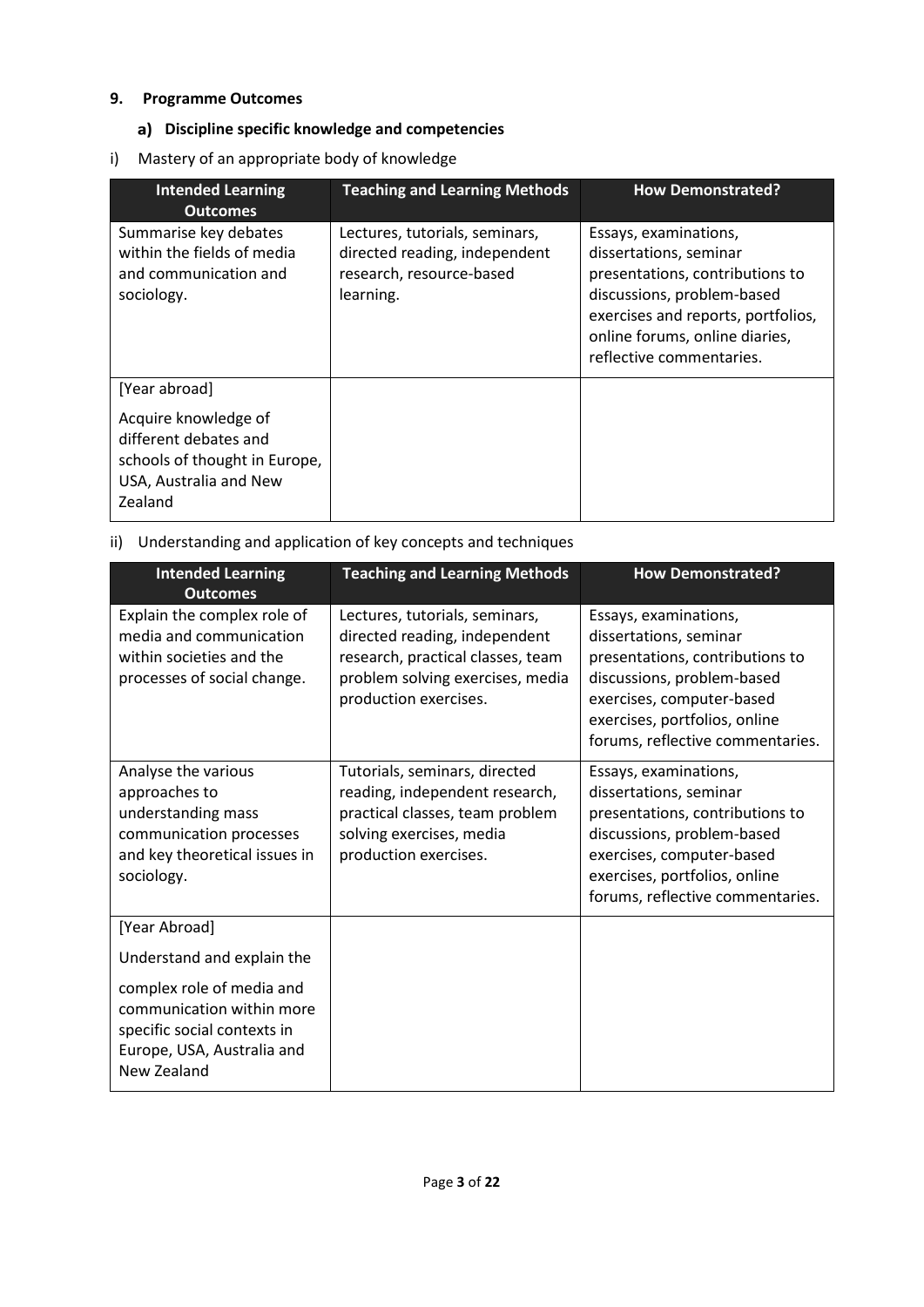## iii) Critical analysis of key issues

| <b>Intended Learning</b>                                                                                                                                                                                  | <b>Teaching and Learning Methods</b>                                                                                               | <b>How Demonstrated?</b>                                                                                                                                                                                           |
|-----------------------------------------------------------------------------------------------------------------------------------------------------------------------------------------------------------|------------------------------------------------------------------------------------------------------------------------------------|--------------------------------------------------------------------------------------------------------------------------------------------------------------------------------------------------------------------|
| <b>Outcomes</b><br>Analyse media and social<br>processes and structures at<br>national and international<br>levels.                                                                                       | Lectures, tutorials, seminars,<br>directed reading, independent<br>research, team problem solving<br>exercises, methods exercises. | Essays, examinations,<br>dissertations, seminar<br>presentations, contributions to<br>discussions, problem-based<br>exercises, computer-based<br>exercises, portfolios, online<br>forums, reflective commentaries. |
| Analyse the role of societal,<br>cultural, economical and<br>technological factors in the<br>processes of mediated<br>communication.                                                                      | Lectures, tutorials, seminars,<br>directed reading, independent<br>research, team problem solving<br>exercises, methods exercises. | Essays, examinations,<br>dissertations, seminar<br>presentations, contributions to<br>discussions, problem-based<br>exercises, computer-based<br>exercises, portfolios, online<br>forums, reflective commentaries. |
| Critically analyse issues<br>relating to social justice.                                                                                                                                                  | Tutorials, seminars, directed<br>reading, independent research,<br>team problem solving exercises.                                 | Essays, examinations,<br>dissertations, seminar<br>presentations, contributions to<br>discussions, problem-based<br>exercises, computer-based<br>exercises, portfolios, online<br>forums, reflective commentaries. |
| Critically evaluate the fields<br>of media and sociology and<br>how they relate to each<br>other.                                                                                                         | Tutorials, seminars, directed<br>reading, independent research,<br>team problem solving exercises.                                 | Essays, examinations,<br>dissertations, seminar<br>presentations, contributions to<br>discussions, problem-based<br>exercises, computer-based<br>exercises, portfolios, online<br>forums, reflective commentaries. |
| [Year abroad]<br>Demonstrate the ability to<br>analyse media and<br>communication processes<br>and sociological approaches<br>through different cultural<br>contexts, political and social<br>structures. |                                                                                                                                    |                                                                                                                                                                                                                    |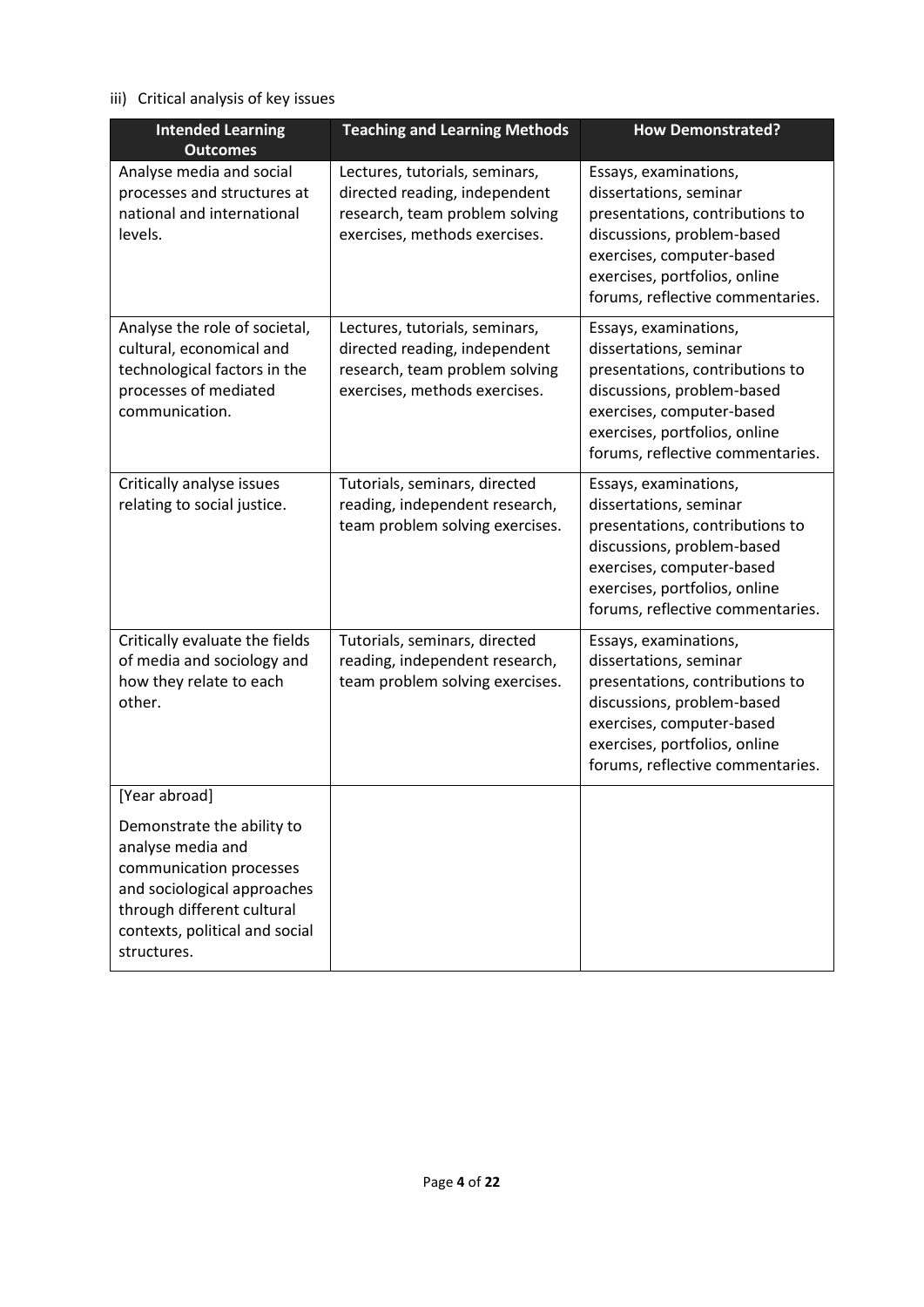## iv) Clear and concise presentation of material

| <b>Intended Learning</b><br><b>Outcomes</b>                                                                     | <b>Teaching and Learning Methods</b>                                                               | <b>How Demonstrated?</b>                                                                                |
|-----------------------------------------------------------------------------------------------------------------|----------------------------------------------------------------------------------------------------|---------------------------------------------------------------------------------------------------------|
| Present problems relating to<br>media and sociology in a<br>variety of written and oral<br>formats.             | Tutorials, seminars, directed<br>reading, independent research,<br>team problem solving exercises. | Writing tasks, seminar<br>presentations, contributions to<br>discussions, portfolios, online<br>forums. |
| Analyse and synthesise<br>literature that addresses key<br>debates within the fields of<br>media and sociology. | Tutorials, seminars, directed<br>reading, independent research,<br>team problem solving exercises. | Writing tasks, seminar<br>presentations, contributions to<br>discussions, portfolios, online<br>forums. |

## v) Critical appraisal of evidence with appropriate insight

| <b>Intended Learning</b><br><b>Outcomes</b>                                                                                            | <b>Teaching and Learning Methods</b>                                                                                                                     | <b>How Demonstrated?</b>                                                                                                                                                                                                |
|----------------------------------------------------------------------------------------------------------------------------------------|----------------------------------------------------------------------------------------------------------------------------------------------------------|-------------------------------------------------------------------------------------------------------------------------------------------------------------------------------------------------------------------------|
| Use social scientific and<br>humanistic methodologies to<br>address research questions<br>within the fields of media<br>and sociology. | Lectures, tutorials, seminars,<br>directed reading, independent<br>research, team problem solving<br>exercises, practical classes,<br>methods exercises. | Essays, examinations,<br>dissertations, seminar<br>presentations, contributions to<br>discussions, problem-based<br>exercises, independent research<br>projects, portfolios, online<br>forums, reflective commentaries. |
| Develop and sustain<br>scholarly arguments,<br>formulating appropriate<br>questions and utilising<br>evidence.                         | Lectures, tutorials, seminars,<br>directed reading, independent<br>research, team problem solving<br>exercises, methods exercises.                       | Essays, examinations,<br>dissertations, seminar<br>presentations, contributions to<br>discussions, problem-based<br>exercises, independent research<br>projects, portfolios, online<br>forums, reflective commentaries. |
| Critically evaluate scholarly<br>texts and source materials.                                                                           | Lectures, tutorials, seminars,<br>directed reading, independent<br>research, team problem solving<br>exercises, practical classes,<br>methods exercises. | Essays, examinations,<br>dissertations, seminar<br>presentations, contributions to<br>discussions, problem-based<br>exercises, independent research<br>projects, portfolios, online<br>forums, reflective commentaries. |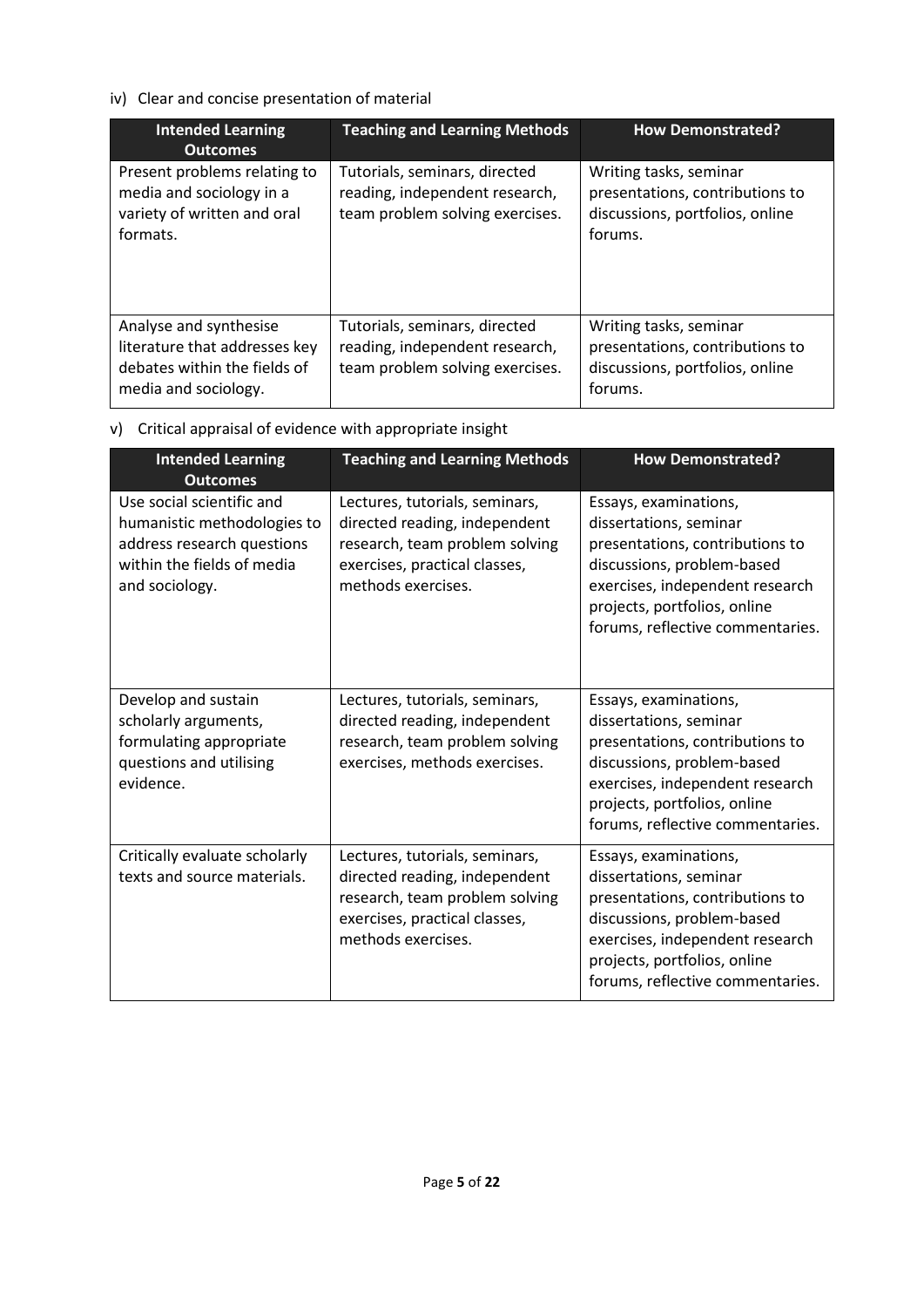## vi) Other discipline specific competencies

| <b>Intended Learning</b><br><b>Outcomes</b>                                     | <b>Teaching and Learning Methods</b>        | <b>How Demonstrated?</b>                         |
|---------------------------------------------------------------------------------|---------------------------------------------|--------------------------------------------------|
| Design, research and present<br>an Independently conceived<br>research project. | Independent research, methods<br>exercises. | Independent research projects,<br>dissertations. |
| [Year Abroad]<br>Demonstrate inter-cultural<br>awareness and<br>understanding   |                                             |                                                  |

## **b)** Transferable skills

i) Oral communication

| Intended Learning<br><b>Outcomes</b>                                                                 | <b>Teaching and Learning Methods</b>                    | How Demonstrated?                                       |
|------------------------------------------------------------------------------------------------------|---------------------------------------------------------|---------------------------------------------------------|
| Present material using<br>appropriate resources,<br>including visual, written and<br>aural material. | Seminars, tutorials, team<br>problem solving exercises. | Seminar presentations,<br>contributions to discussions. |

## ii) Written communication

| <b>Intended Learning</b><br><b>Outcomes</b>                                                                                                                                                    | <b>Teaching and Learning Methods</b>                                         | <b>How Demonstrated?</b>                                                                                                                                   |
|------------------------------------------------------------------------------------------------------------------------------------------------------------------------------------------------|------------------------------------------------------------------------------|------------------------------------------------------------------------------------------------------------------------------------------------------------|
| Articulate ideas, information<br>and debates through the use<br>of clear and competent<br>English, including the use of<br>grammar, spelling, sentence<br>construction and clear<br>structure. | Lectures, tutorials, seminars,<br>directed reading, independent<br>research. | Essays, examinations,<br>dissertations, seminar<br>presentations, portfolios, online<br>forums, reflective commentaries,<br>independent research projects. |

## iii) Information technology

| <b>Intended Learning</b><br><b>Outcomes</b>                                                                        | <b>Teaching and Learning Methods</b>                                                                                                            | <b>How Demonstrated?</b>                                                                                                 |
|--------------------------------------------------------------------------------------------------------------------|-------------------------------------------------------------------------------------------------------------------------------------------------|--------------------------------------------------------------------------------------------------------------------------|
| Demonstrate competency<br>with Information Technology<br>and theoretical knowledge of<br>its development and uses. | Study skills workshops, tutorials,<br>seminars, directed reading,<br>independent research, computer<br>practical classes, methods<br>exercises. | Essay, dissertations, independent<br>research projects, online forums,<br>computer-based exercises,<br>methods exercise. |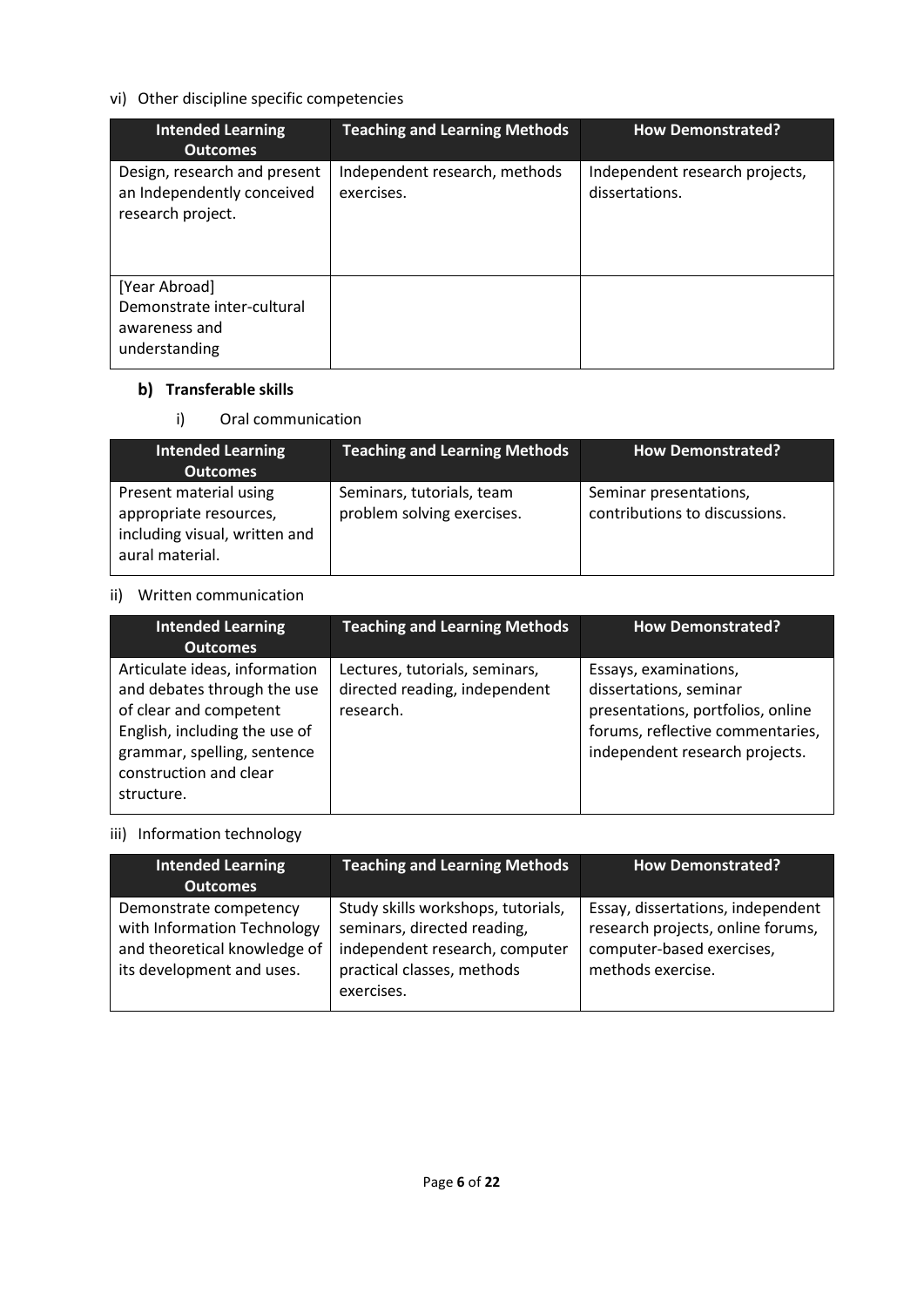### iv) Numeracy

| <b>Intended Learning</b><br><b>Outcomes</b> | <b>Teaching and Learning Methods</b> | How Demonstrated?              |
|---------------------------------------------|--------------------------------------|--------------------------------|
| Demonstrate numeracy skills                 | Lectures, tutorials, seminars,       | Essays, dissertations,         |
| and use statistics in media                 | directed reading, independent        | independent research projects, |
| and communication                           | research, computer practical         | computer-based exercises,      |
| research.                                   | classes, methods exercises.          | methods exercises.             |

## v) Team working

| <b>Intended Learning</b><br><b>Outcomes</b>                                                         | <b>Teaching and Learning Methods</b>                    | <b>How Demonstrated?</b>                                                                                    |
|-----------------------------------------------------------------------------------------------------|---------------------------------------------------------|-------------------------------------------------------------------------------------------------------------|
| Work in groups and develop<br>skills in group management,<br>leadership and peer<br>responsibility. | Tutorials, seminars, team<br>problem solving exercises. | Essays, dissertations,<br>independent research projects,<br>computer-based exercises,<br>methods exercises. |
| Learning in group situations.                                                                       |                                                         |                                                                                                             |

## vi) Problem solving

| <b>Intended Learning</b><br><b>Outcomes</b>                                                                       | <b>Teaching and Learning Methods</b>                                                                                                                              | <b>How Demonstrated?</b>                                                                           |
|-------------------------------------------------------------------------------------------------------------------|-------------------------------------------------------------------------------------------------------------------------------------------------------------------|----------------------------------------------------------------------------------------------------|
| <b>Evaluate and address</b><br>problems. Develop solutions<br>and recognise further<br>problems that might arise. | Lectures, tutorials, seminars,<br>directed reading, independent<br>research, computer practical<br>classes, team problem solving<br>exercises, methods exercises. | Essays, independent research<br>projects, computer-based<br>exercises, problem-based<br>exercises. |
| Stimulate interest in problem<br>solving.                                                                         | Lectures, tutorials, seminars,<br>directed reading, independent<br>research, computer practical<br>classes, team problem solving<br>exercises, methods exercises. | Essays, independent research<br>projects, computer-based<br>exercises, problem-based<br>exercises. |

## vii) Information handling

| Intended Learning<br><b>Outcomes</b> | <b>Teaching and Learning Methods</b>                                                                                                                   | <b>How Demonstrated?</b>                                                                           |
|--------------------------------------|--------------------------------------------------------------------------------------------------------------------------------------------------------|----------------------------------------------------------------------------------------------------|
| Find and analyse new<br>information. | Lectures, seminars, directed<br>reading, independent research,<br>computer practical classes, team<br>problem solving exercises,<br>methods exercises. | Essays, independent research<br>projects, computer-based<br>exercises, problem-based<br>exercises. |

## viii) Skills for lifelong learning

| <b>Intended Learning</b><br><b>Outcomes</b> | <b>Teaching and Learning Methods</b>       | How Demonstrated? |
|---------------------------------------------|--------------------------------------------|-------------------|
| Manage time effectively.                    | Directed reading, independent<br>research. | All of the above. |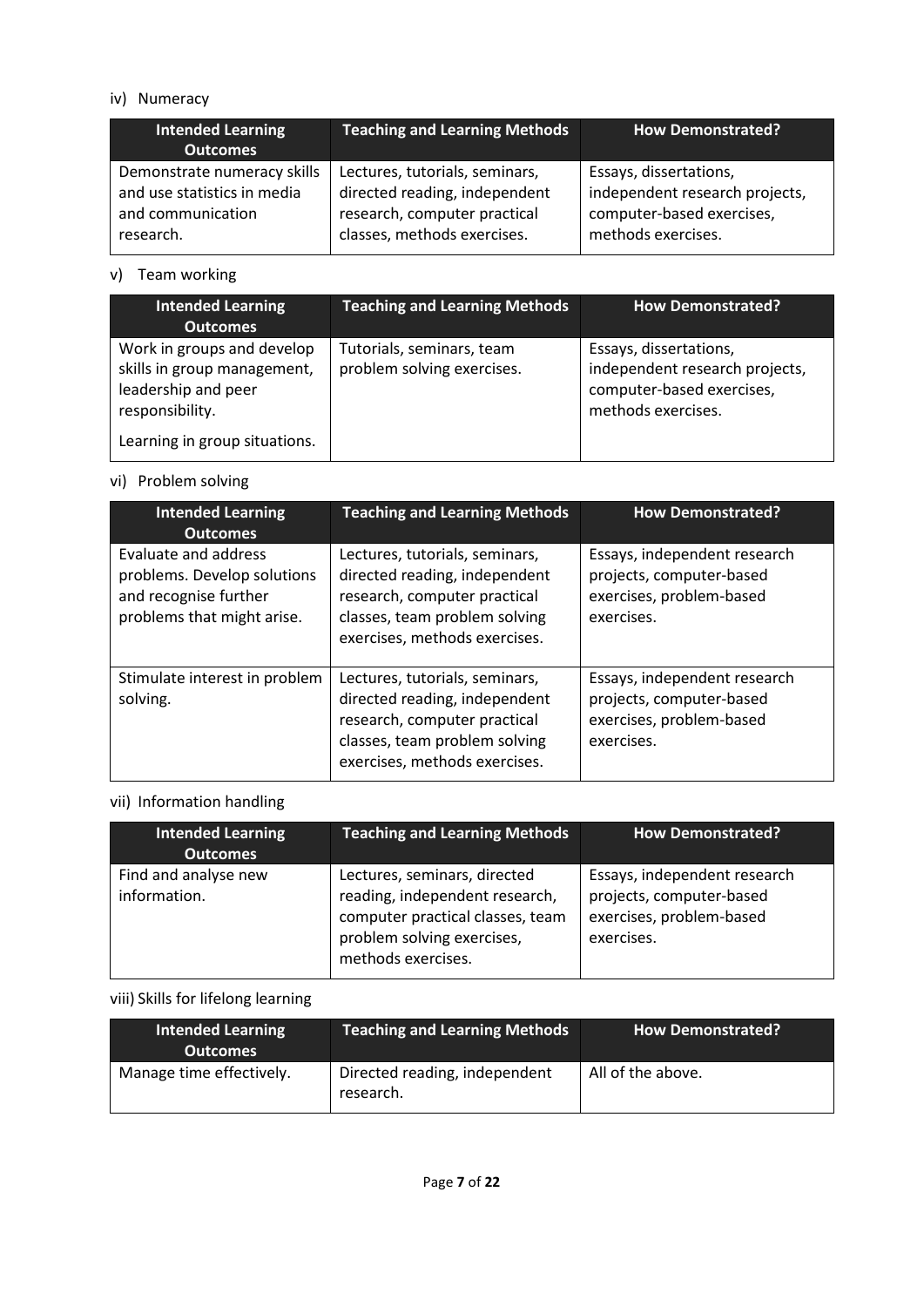| <b>Intended Learning</b><br><b>Outcomes</b>                                                                                                            | <b>Teaching and Learning Methods</b>                                                                                                                                                    | <b>How Demonstrated?</b> |
|--------------------------------------------------------------------------------------------------------------------------------------------------------|-----------------------------------------------------------------------------------------------------------------------------------------------------------------------------------------|--------------------------|
| Work independently as well<br>as in groups.                                                                                                            | Lectures, tutorials, seminars,<br>directed reading, independent<br>research, practical classes, team<br>problem solving exercises,<br>methods exercises, media<br>production exercises. | All of the above.        |
| Plan research and present<br>results using oral and written<br>communication.                                                                          | Lectures, tutorials, seminars,<br>directed reading, independent<br>research, practical classes, team<br>problem solving exercises,<br>methods exercises, media<br>production exercises. | All of the above.        |
| [Year Abroad]                                                                                                                                          |                                                                                                                                                                                         |                          |
| Demonstrate strategies for<br>self- monitoring and<br>continued maintenance and<br>development of skills in a<br>different culture and<br>institutions |                                                                                                                                                                                         |                          |

#### **10. Progression points**

This programme follows the standard Scheme of Progression set out i[n Senate Regulations](http://www.le.ac.uk/senate-regulations) – see the version of Senate Regulation 5 governing undergraduate programmes relevant to the year of entry.

In cases where a student has failed to meet a requirement to progress he or she will be required to withdraw from the course

#### **Progression Points with a Year Abroad**

According to Senate Regulation 5.29, in the case of four-year programmes in which the year out does not count towards the final classification, the second and fourth years are used in determining the degree class, according to the standard scheme for three year programmes.

#### **Application to Transfer from single subject BA to BA with a Year Abroad**

Students are invited to apply at the end of their first year to transfer to the BA with a Year Abroad. Students are selected on the basis of their first year average of 60% and above with those obtaining the highest average having priority. In addition, performance is also reviewed, taking into account such indicators as attendance and observation of academic obligations. Absence from tutorials without mitigating circumstances and non-submission of required coursework would be examples of poor performance and would result in an application being rejected.

#### **Progression from 2nd year to year abroad**

Students may progress to the year abroad with no failed modules in year 2 and with an average mark of 60% from year 1 and 2. Good attendance and observation of academic obligations must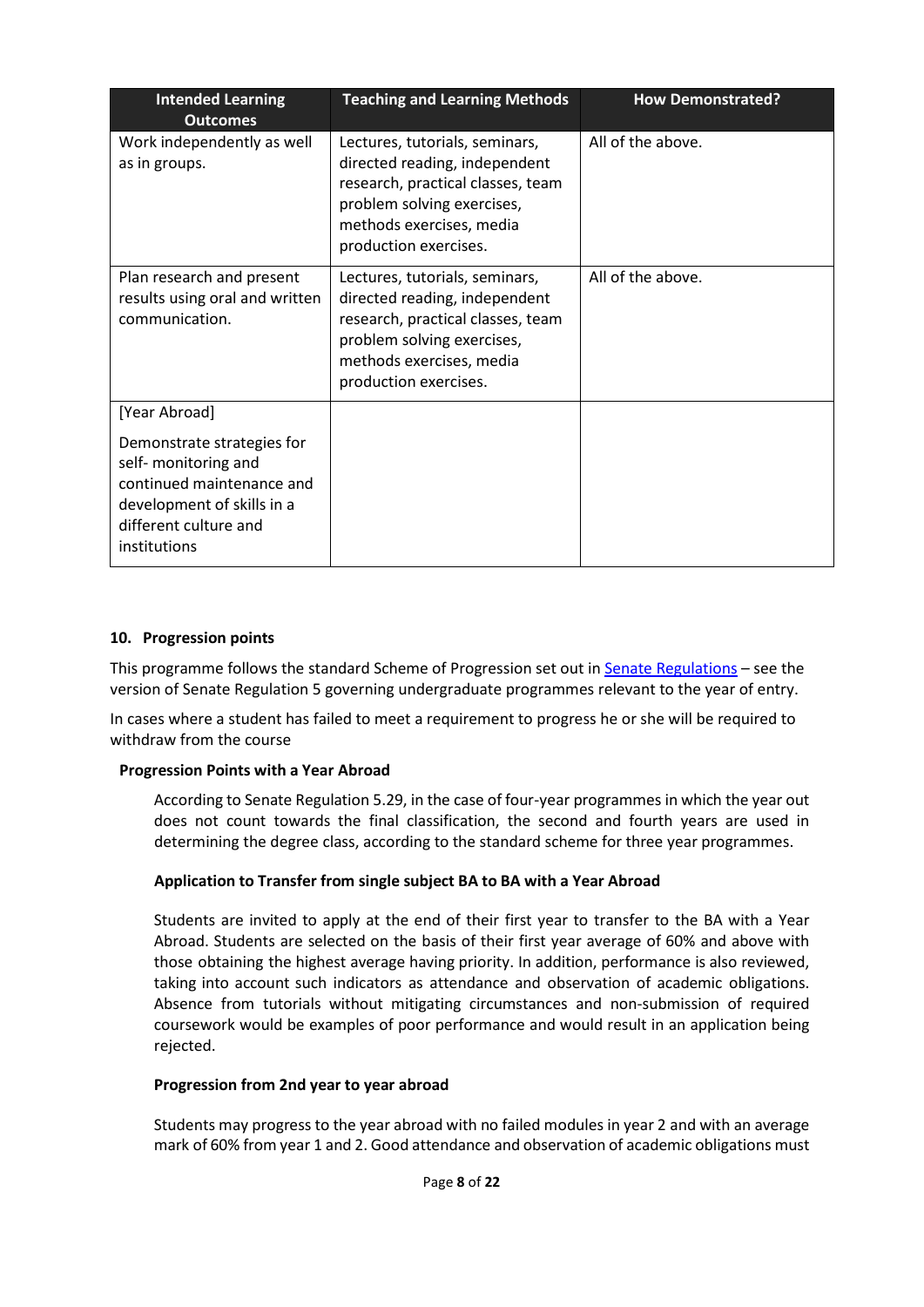continue to be maintained throughout year 2. Failure to do so may result in the opportunity to study abroad being withdrawn.

### **Progression from year abroad to final year**

For the year abroad year students are required to complete the equivalent of 60 ECTS if studying at a European partner institution or an equivalent number of credits at one of the International partner institutions.

For a student to progress to the final year of the BA with a Year Abroad programme the student hasto achieve an average of 50% for the whole year. If a student has failed to achieve an average of 50% for the year, including resit options as per the partner institution's rules, by the September Board of Examiners, the Board will consider whether the student should have to transfer on to the single subject BA for their final year, taking their overall attendance and observation of academic obligations into consideration.

### **Course transfers**

Course transfers are decided on the basis of our general entry criteria. Each individual case will be evaluated by our admissions tutor and the UG Programme Director, as appropriate.

### **11. Criteria for award and classification**

This programme follows the standard scheme of undergraduate award and classification set out in [Senate Regulations](http://www.le.ac.uk/senate-regulations) – see the version of *Senate Regulation 5 governing undergraduate programmes* relevant to the year of entry.

#### **12. Special features**

The programme has strong profile in international and global media and communication, as well as in digital media and communication technologies.

Students may apply to transfer to the BA (with a Year Abroad) after successful completion of the first year and subsequent successful completion of the second year.

The BA with a Year Abroad provides for students spending their third year at one of our partner institutions and then returning to Leicester for their final year.

Our partner institutions for the BA with a Year Abroad are currently:

Erasmus University Rotterdam (Netherlands) Ludwig Maximilian University of Munich (Germany) Charles University Prague (Czech Republic)

Our partner institutions for a semester abroad in Year 2 are currently:

Deakin University (Australia) University of Windsor (Canada) Unitec (New Zealand) Illinois State University (USA) The University of Tulsa (USA) University of Miami – Coral Gables (USA)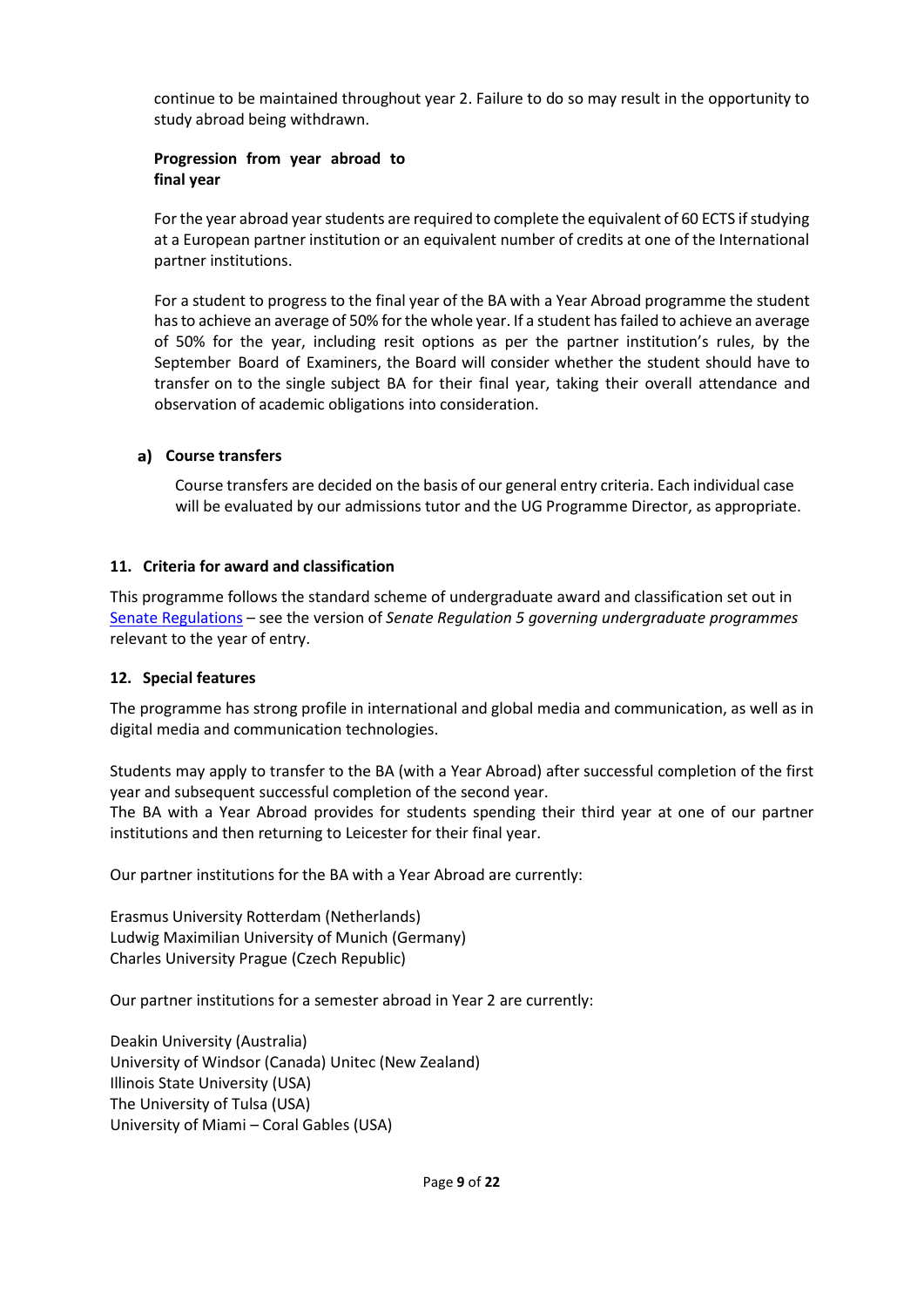The exchange is a 'cultural exchange', so that students cannot apply to study at a University in a country/region from which they originally come.

Applications to transfer on to the BA with a Year Abroad degree are made towards the end of the first year. Students are selected on the basis of their first year marks.

## **13. Indications of programme quality**

The programme has consistently sustained a high level of student satisfaction with teaching and learning. Positive reports of the quality of the programme has been received from External Examiners who have noted, for example, the balance between core and elective subjects, the breadth of options, and the fact that "Teaching, learning and assessment are all of a very high standard."

### **14. External Examiner(s) reports**

The details of the External Examiner(s) for this programme and the most recent External Examiners' reports for this programme can be found at **[exampapers@Leicester](https://exampapers.le.ac.uk/)** [log-in required]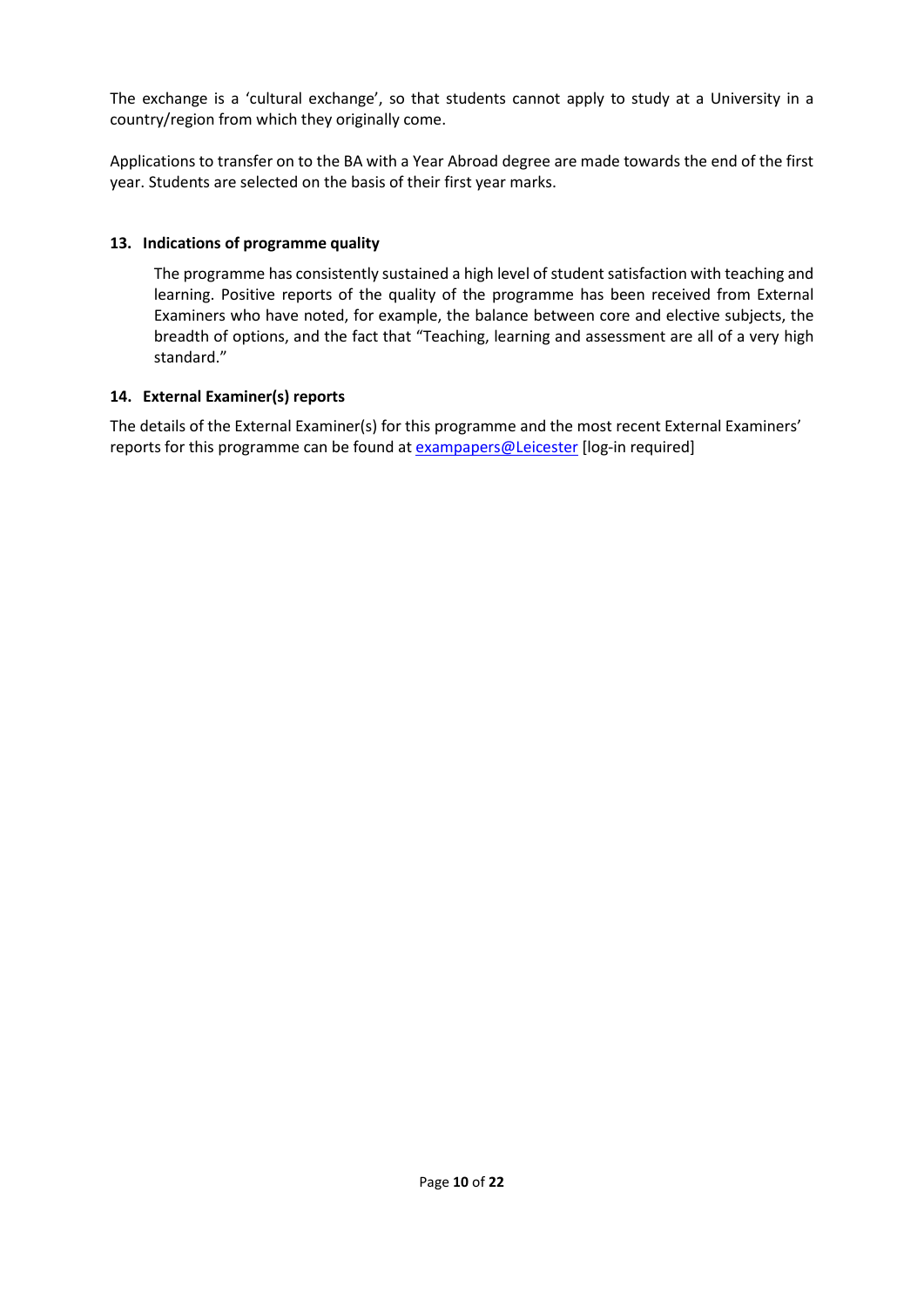

# **Programme Specification (Undergraduate) FOR ENTRY YEAR: 2020/21**

**Date created:** n/a **Last amended:** 15/09/2021 **Version no.** 4

## **Appendix 1: Programme structure (programme regulations)**

The University regularly reviews its programmes and modules to ensure that they reflect the current status of the discipline and offer the best learning experience to students. On occasion, it may be necessary to alter particular aspects of a course or module.

BA Media and Society

**Level 4/Year 1 2020/21**

Credit breakdown

| <b>Status</b> | <b>Year long</b>   | Semester 1         | Semester 2         |
|---------------|--------------------|--------------------|--------------------|
| Core          | Choose an<br>item. | 60 credits         | 60 credits         |
| Optional      | Choose an<br>item. | Choose an<br>item. | Choose an<br>item. |

120 credits in total

Core modules

| <b>Delivery period</b> | Code   | <b>Title</b>                            | <b>Credits</b> |
|------------------------|--------|-----------------------------------------|----------------|
| Sem 1                  | MS1001 | Introduction to Media and Communication | 30 credits     |
| Sem 1                  | SY1005 | Sociology in Practice                   | 15 credits     |
| Sem 1                  | SY1021 | Power, Privilege and Diversity          | 15 credits     |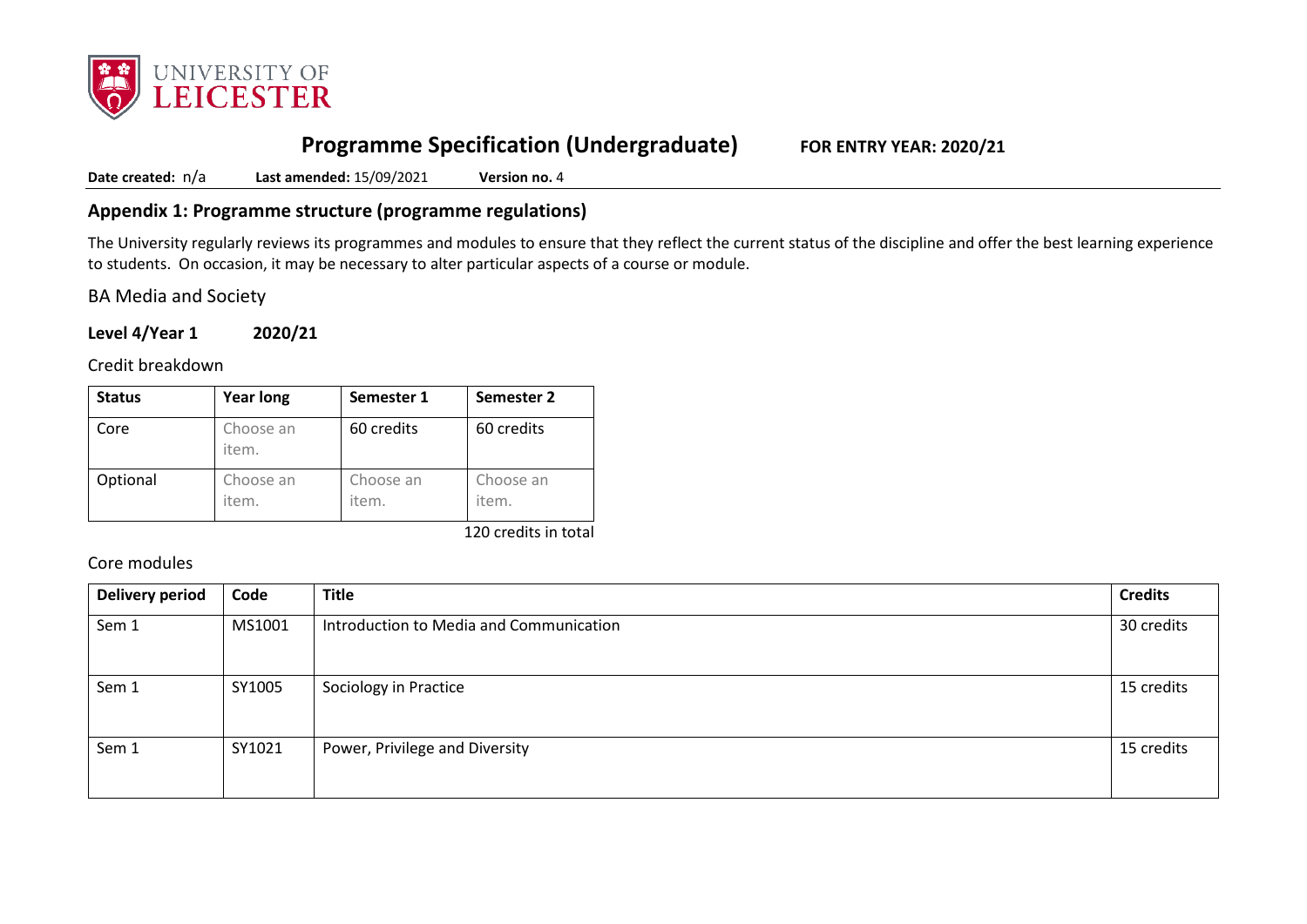| <b>Delivery period</b> | Code   | <b>Title</b>                    | <b>Credits</b> |
|------------------------|--------|---------------------------------|----------------|
| Sem 1                  | MS1009 | Introduction to Academic Skills | 0 credits      |
| Sem <sub>2</sub>       | SY1002 | Society in Transformation       | 30 credits     |
| Sem <sub>2</sub>       | MS1003 | Global Media                    | 15 credits     |
| Sem <sub>2</sub>       | MS1010 | <b>Creative Audiences</b>       | 15 credits     |

## **Notes**

n/a

# **Level 5/Year 2 2021/22**

Credit breakdown

| <b>Status</b> | <b>Year long</b>   | Semester 1 | Semester 2 |
|---------------|--------------------|------------|------------|
| Core          | Choose an<br>item. | 15 credits | 45 credits |
| Optional      | Choose an<br>item. | 45 credits | 15 credits |

120 credits in total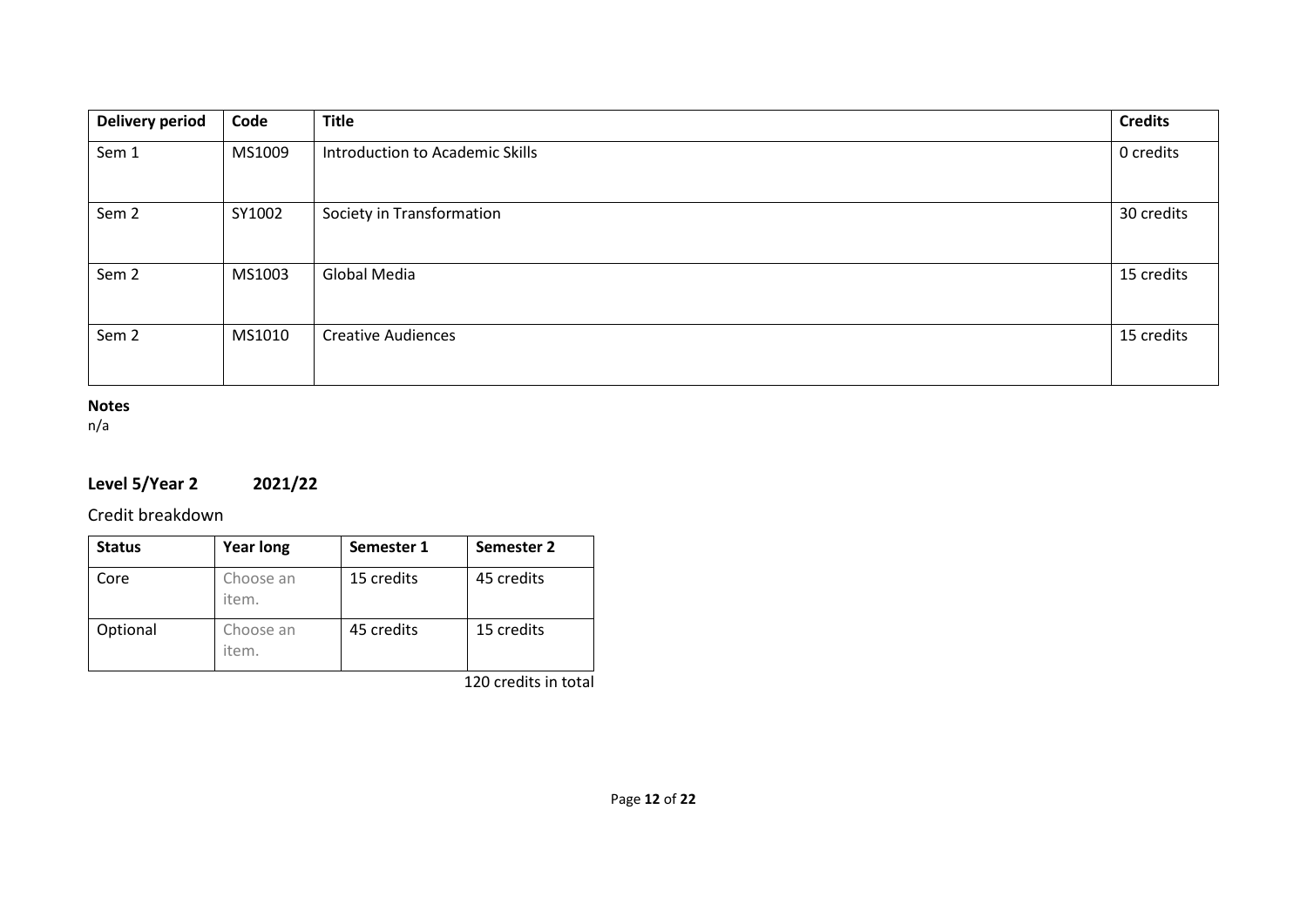## Core modules

| <b>Delivery period</b> | Code   | <b>Title</b>                                 | <b>Credits</b> |
|------------------------|--------|----------------------------------------------|----------------|
| Sem 1                  | SY2091 | Live Sociology                               | 15 credits     |
| Sem 1                  | MS2013 | Professionalism and Employment in the Media  | 0 credits      |
| Sem <sub>2</sub>       | SY2078 | Sociological Theory Explored                 | 15 credits     |
| Sem <sub>2</sub>       | MS2016 | Media and Communication Research in Practice | 30 credits     |

## **Notes**

[n/a]

## Media Option modules

| <b>Delivery period</b> | Code   | <b>Title</b>                   | <b>Credits</b> |
|------------------------|--------|--------------------------------|----------------|
| Semester 1             | MS2000 | The Production of News         | 15 credits     |
| Semester 1             | MS2001 | <b>Political Communication</b> | 15 credits     |
| Semester 1             | MS2006 | Identity and Popular Culture   | 15 credits     |
| Semester 1             | MS2012 | <b>Global Film Culture</b>     | 15 credits     |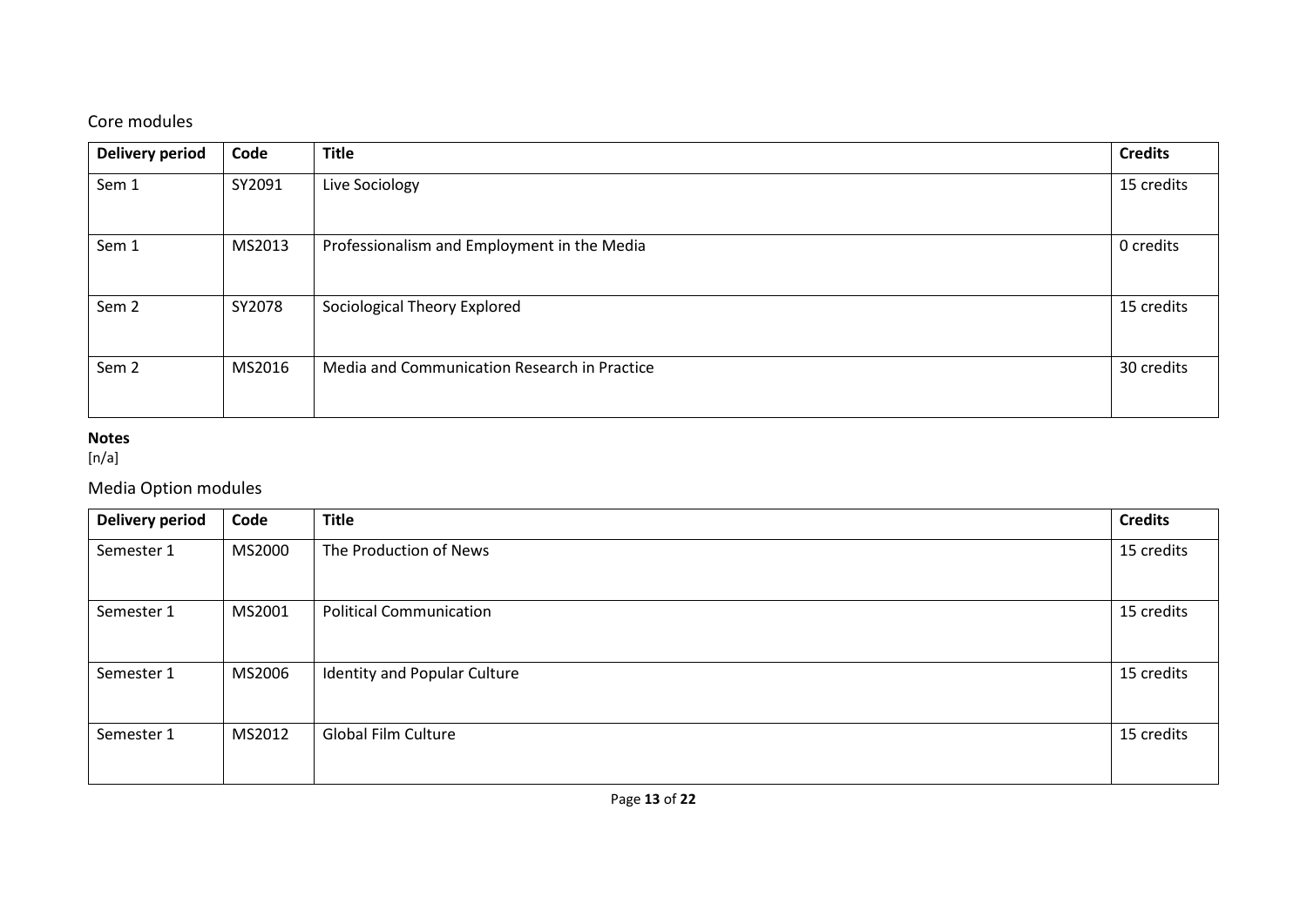| Delivery period | Code   | <b>Title</b>                          | <b>Credits</b> |
|-----------------|--------|---------------------------------------|----------------|
| Semester 1      | SY2094 | Gender and Society                    | 15 credits     |
| Semester 1      | SY2012 | Youth, Young adulthood and Society    | 15 credits     |
| Semester 2      | SY2083 | Sociology of Fashion                  | 15 credits     |
| Semester 2      | SY2089 | Work, Employment & Society            | 15 credits     |
| Semester 2      | SY2098 | Sociology through Literature and Film | 15 credits     |
| Semester 2      | SY2101 | We Are What We Buy                    | 15 credits     |

#### **Notes**

This is an indicative list of option modules and not definitive of what will be available. Option module choice is also subject to availability, timetabling, student number restrictions and, where appropriate, students having taken appropriate pre-requisite modules.

**In Semester 1 Students need to select TWO optional Media Modules and ONE optional Sociology Module. In Semester 2 Students need to select ONE optional Sociology Module**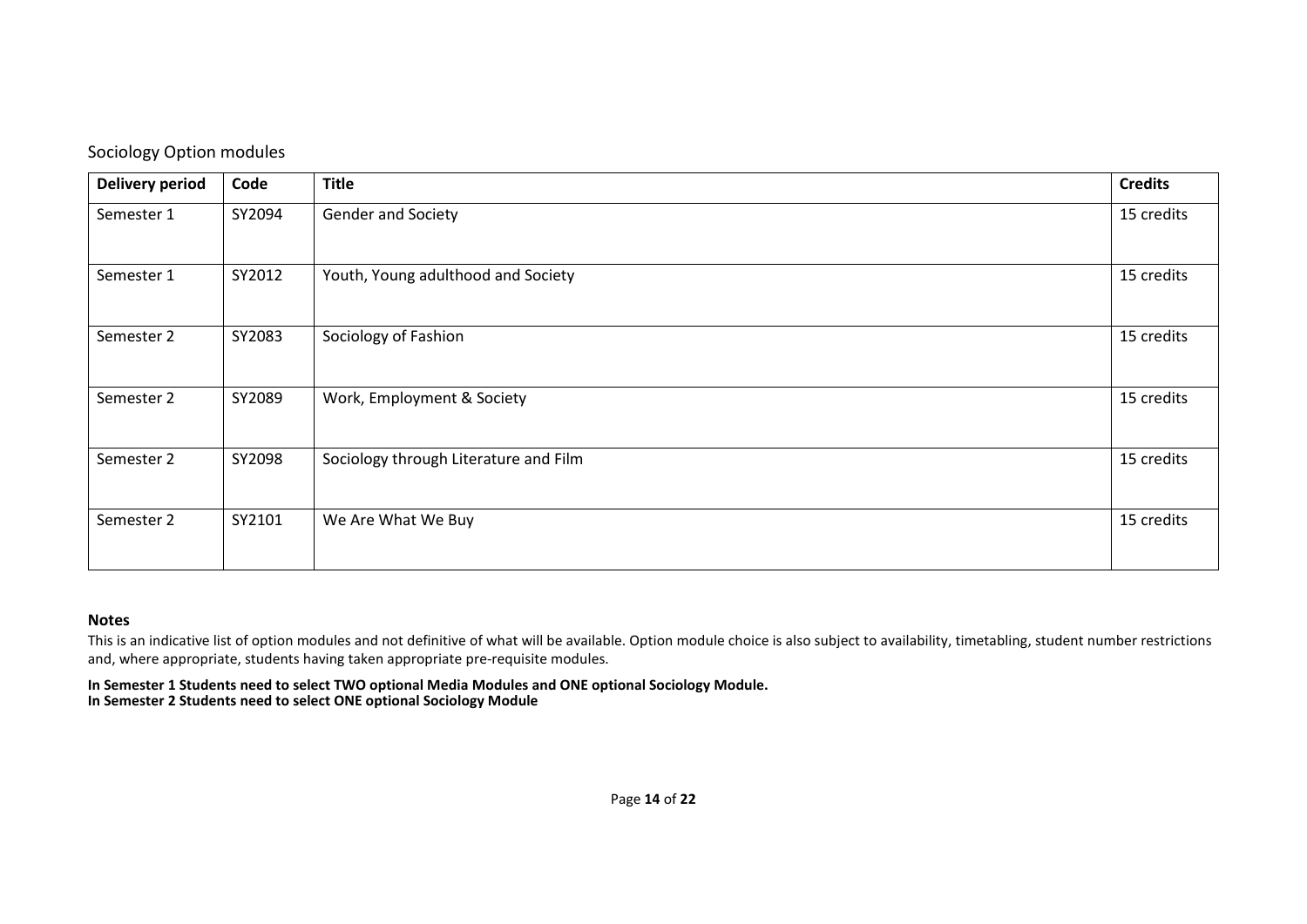## **Level 6/Year 3 2022/23**

### Credit breakdown

| <b>Status</b> | <b>Year long</b>            | Semester 1         | <b>Semester 2</b>           |
|---------------|-----------------------------|--------------------|-----------------------------|
| Core          | 60 credits OR<br>45 credits | Choose an<br>item. | Choose an<br>item.          |
| Optional      | Choose an<br>item.          | 30 credits         | 30 credits OR<br>45 credits |
|               |                             |                    | 120 credits in total        |

## Core modules

| <b>Delivery period</b> | Code   | <b>Title</b>               | <b>Credits</b> |
|------------------------|--------|----------------------------|----------------|
| Year long              | MS3030 | <b>Dissertation OR</b>     | 60 credits     |
| Year long              | SY3102 | <b>Research Project OR</b> | 45 credits     |
| Year long              | SY3101 | Real World Research        | 45 credits     |

### **Notes**

Students can select to do their dissertation in Media OR Sociology (Research Project/Real World Research)

## Media Option modules

| <b>Delivery period</b> | Code   | <b>Title</b>                       | <b>Credits</b> |
|------------------------|--------|------------------------------------|----------------|
| Semester 1             | MS3003 | <b>Environmental Communication</b> | 15 credits     |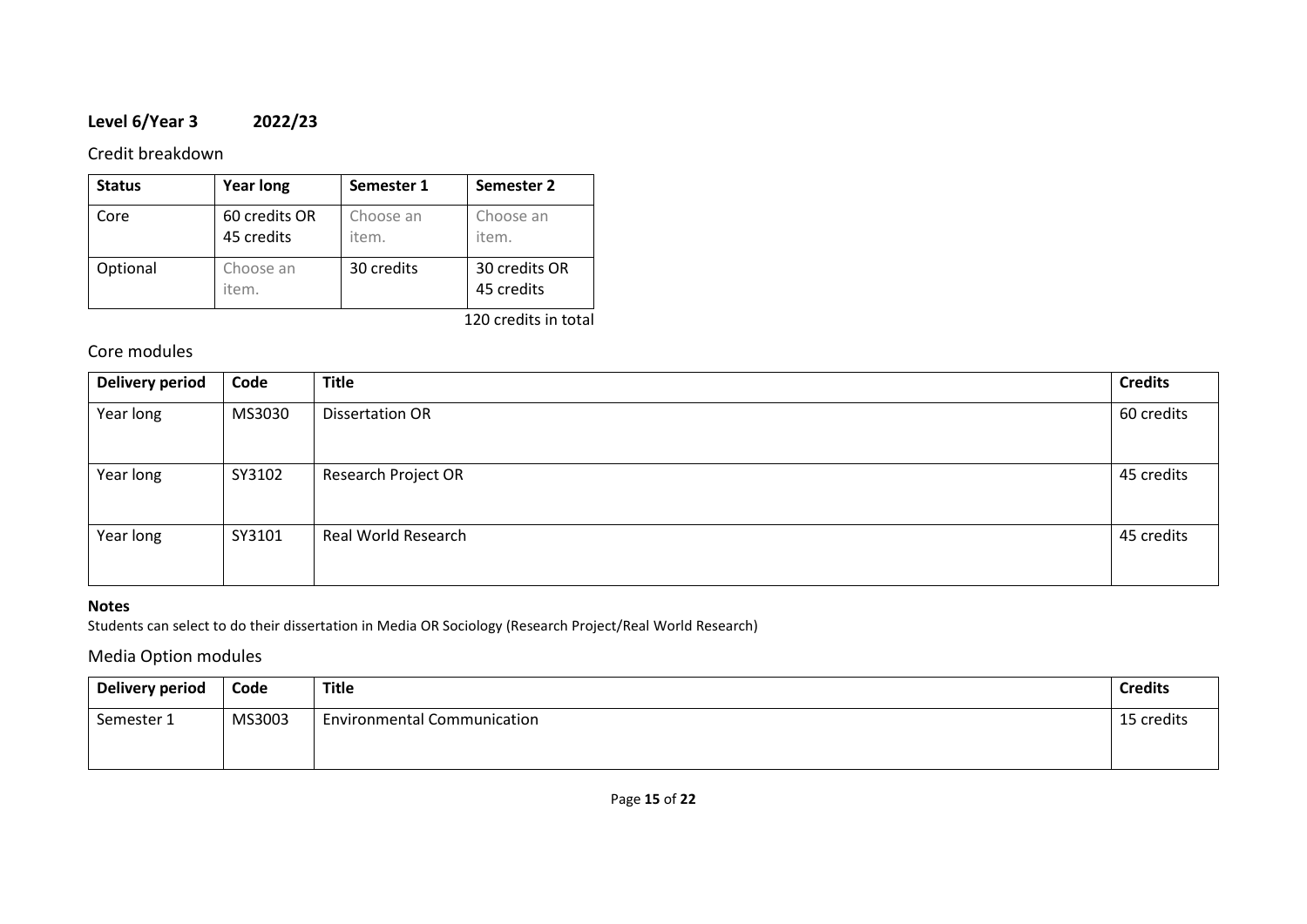| <b>Delivery period</b> | Code   | <b>Title</b>                           | <b>Credits</b> |
|------------------------|--------|----------------------------------------|----------------|
| Semester 1             | MS3004 | <b>Global Cultures</b>                 | 15 credits     |
| Semester 1             | MS3014 | The Media on Film                      | 15 credits     |
| Semester 1             | MS3009 | The Media, Celebrity and Fan Culture   | 15 credits     |
| Semester 1             | MS3013 | Media and the Body                     | 15 credits     |
| Semester 1             | MS3024 | <b>Reporting Panics</b>                | 15 credits     |
| Semester 1             | MS3041 | Media, Rights and Responsibilities     | 15 credits     |
| Semester 2             | MS3000 | Media and Gender                       | 15 credits     |
| Semester 2             | MS3005 | Music as Communication                 | 15 credits     |
| Semester 2             | MS3025 | Online Journalism: Theory and Practice | 15 credits     |
| Semester 2             | MS3026 | <b>Community Radio in Practice</b>     | 15 credits     |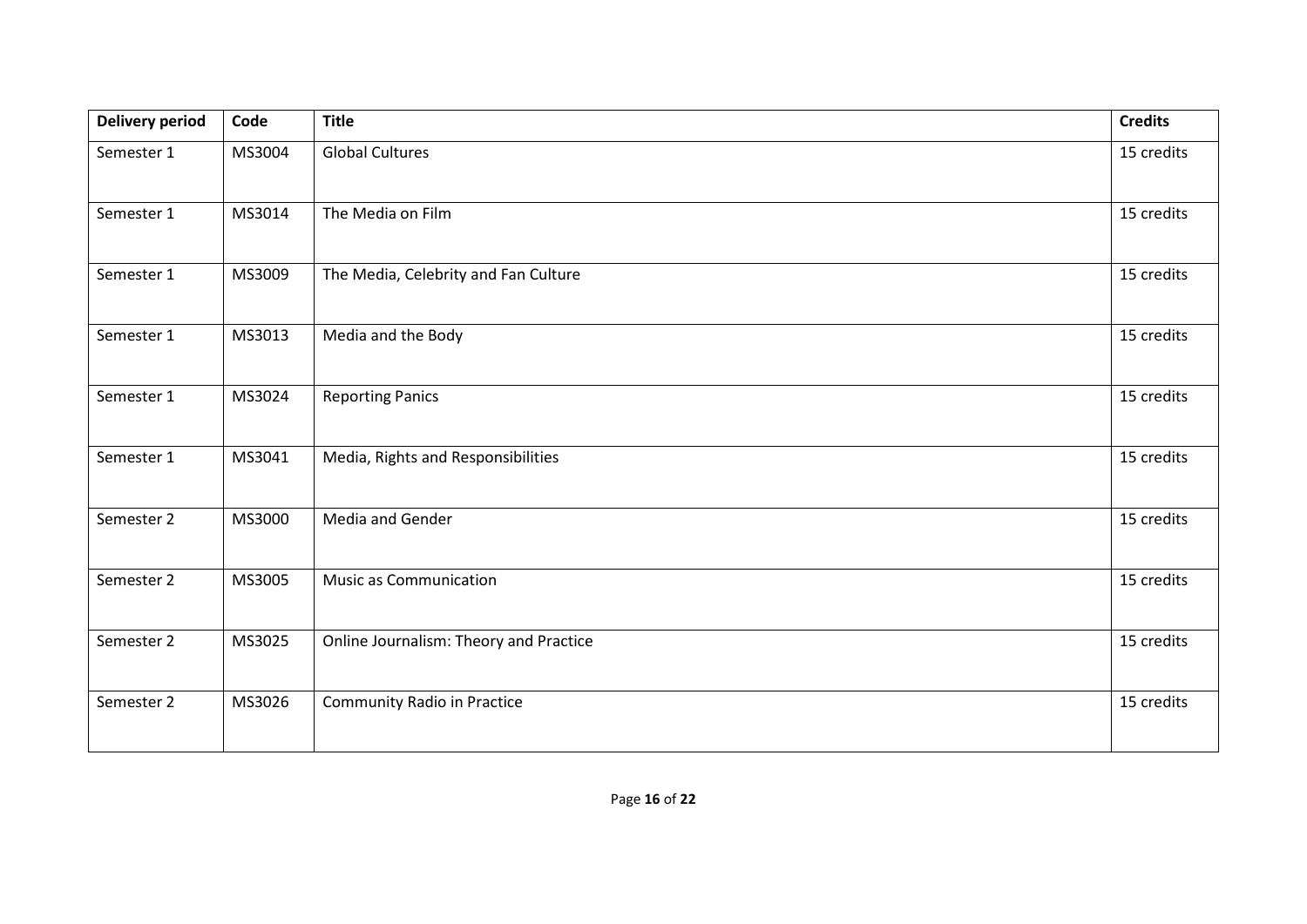| <b>Delivery period</b> | Code   | <b>Title</b>                     | <b>Credits</b> |
|------------------------|--------|----------------------------------|----------------|
| Semester 2             | MS3027 | Writing for PR                   | 15 credits     |
| Semester 2             | MS3019 | Advertising and Consumer Culture | 15 credits     |

# Sociology Option modules

| <b>Delivery period</b> | Code   | <b>Title</b>                                                   | <b>Credits</b> |
|------------------------|--------|----------------------------------------------------------------|----------------|
| Semester 1             | SY3099 | Identity Troubles: nationalism, jihadism and the extreme right | 15 credits     |
| Semester 1             | SY3090 | Drugs & Society                                                | 15 credits     |
| Semester 1             | SY3100 | Social Psychology                                              | 15 credits     |
| Semester 1             | SY3094 | Autobiographical Society                                       | 15 credits     |
| Semester 1             | SY3091 | <b>Education and Social Justice</b>                            | 15 credits     |
| Semester 2             | SY3057 | <b>Football and Society</b>                                    | 15 credits     |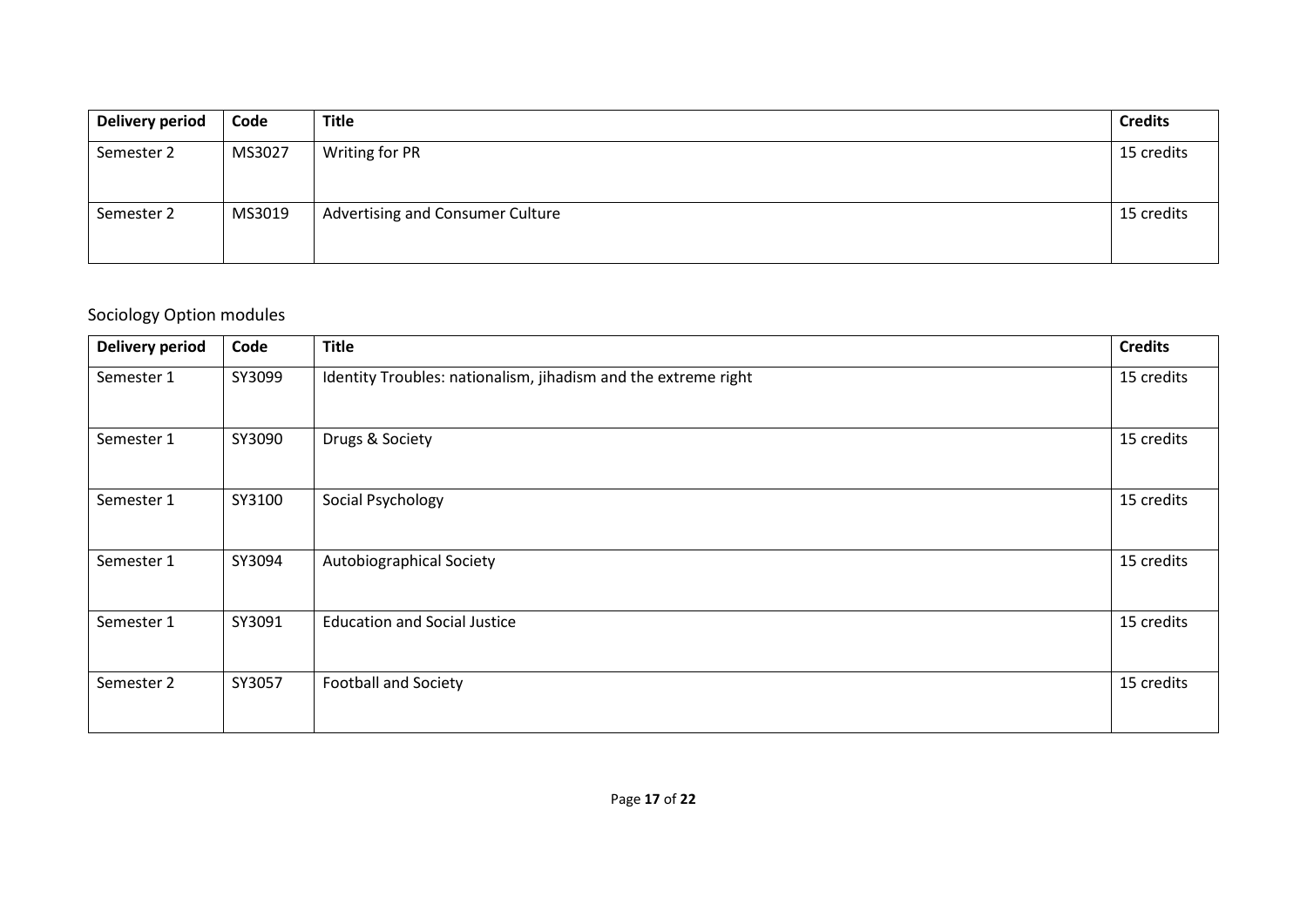| <b>Delivery period</b> | Code   | <b>Title</b>                          | <b>Credits</b> |
|------------------------|--------|---------------------------------------|----------------|
| Semester 2             | SY3092 | <b>Social Movements</b>               | 15 credits     |
| Semester 2             | SY3093 | Space, Place and Contemporary Society | 15 credits     |
| Semester 2             | SY3095 | Sociology of Health & Illness         | 15 credits     |
| Semester 2             | SY3097 | <b>International Migration</b>        | 15 credits     |
| Semester 2             | SY3098 | <b>Global Sex Trade</b>               | 15 credits     |

#### **Notes**

This is an indicative list of option modules and not definitive of what will be available. Option module choice is also subject to availability, timetabling, student number restrictions and, where appropriate, students having taken appropriate pre-requisite modules.

#### **In Semester 1 Students need to select ONE optional Media Module and ONE optional Sociology Module.**

**In Semester 2 Students taking the Media Dissertation (MS3030) need to select ONE optional Media Module and ONE optional Sociology Module.**

**In Semester 2 Students taking the Sociology Research Project/Real World Research (SY3102/SY3101) need to select ONE optional Media Module and TWO optional Sociology Modules.**

Students may substitute approved modules from an institution participating the University's Study Abroad programme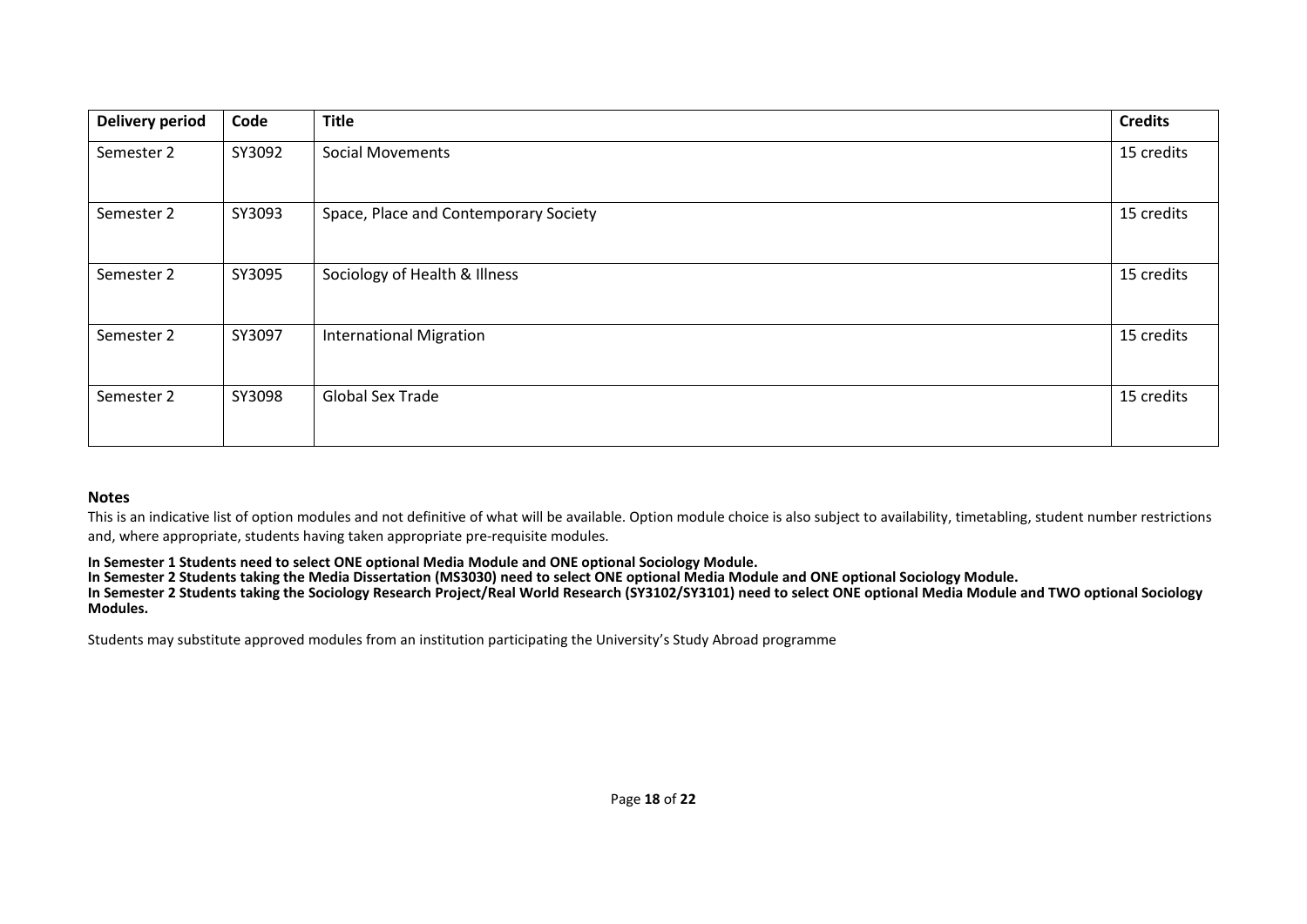# **Appendix 2: Module specifications**

See undergraduat[e module specification database](http://www.le.ac.uk/sas/courses/documentation) (Note - modules are organized by year of delivery).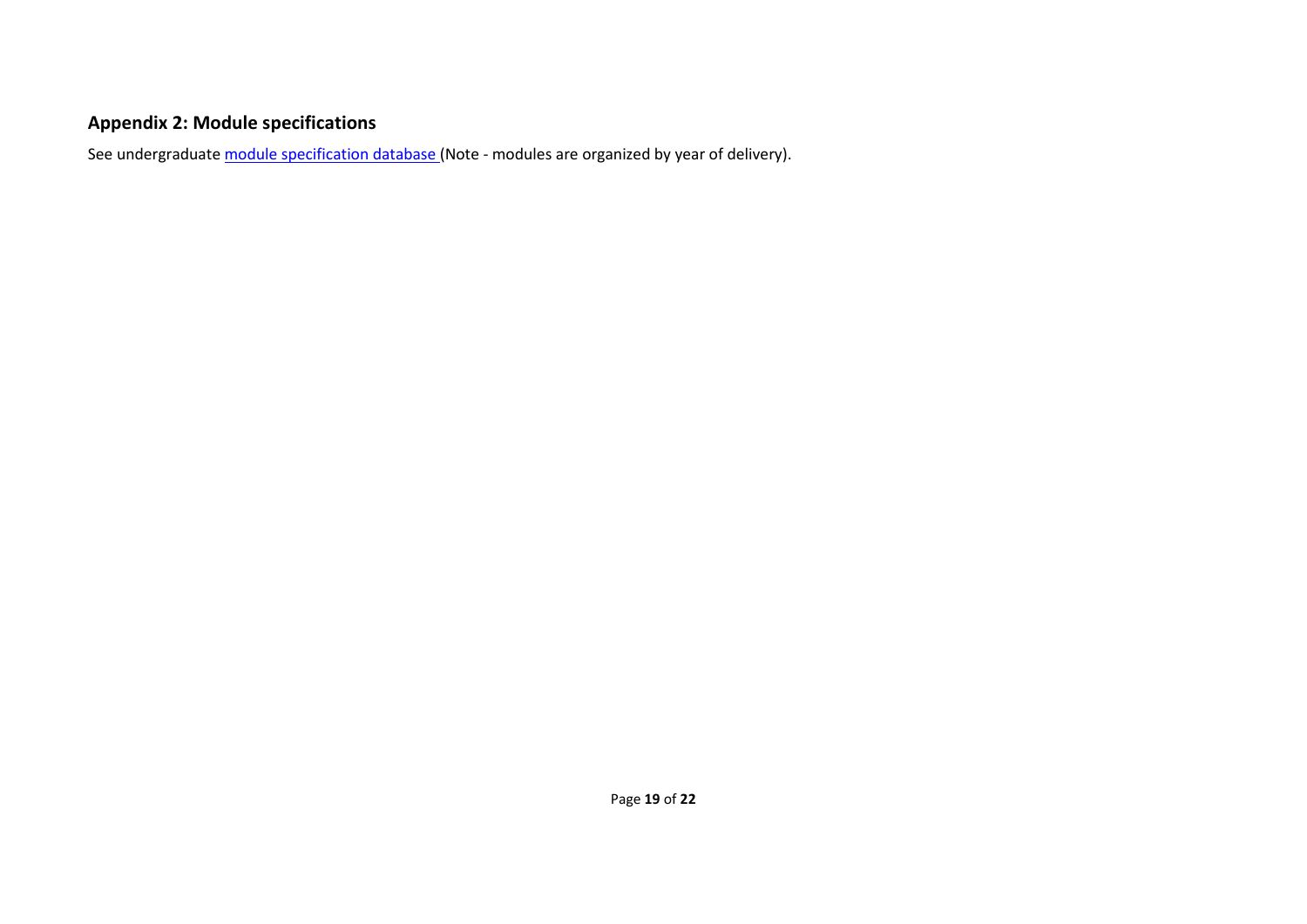**Appendix 3: Skills matrix**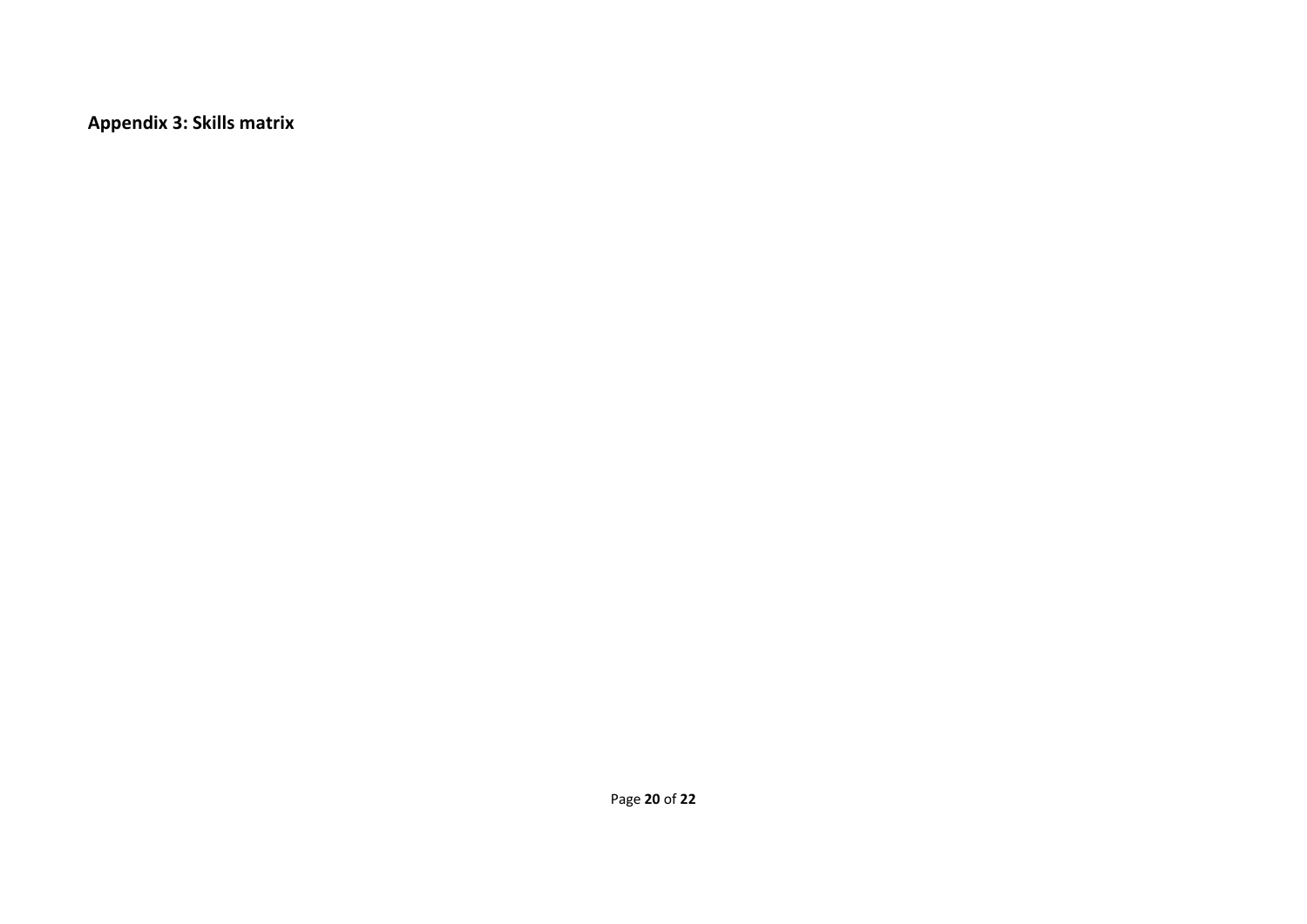| Programme Specification Appendix 3<br>Skills Matrix: (PL33) BA Media and Society Post-Curriculum Transformation<br>Date amended: 30/05/17 |                                                    |                         |                         |                                   |                         |                         |                         |                                                    |                         |               |                                                             |                                                            |                                                    |                           |                                                    |                                 |                                 |               |                                 |                                 |                                                    |                         |               |                                 |                                 |                                         |
|-------------------------------------------------------------------------------------------------------------------------------------------|----------------------------------------------------|-------------------------|-------------------------|-----------------------------------|-------------------------|-------------------------|-------------------------|----------------------------------------------------|-------------------------|---------------|-------------------------------------------------------------|------------------------------------------------------------|----------------------------------------------------|---------------------------|----------------------------------------------------|---------------------------------|---------------------------------|---------------|---------------------------------|---------------------------------|----------------------------------------------------|-------------------------|---------------|---------------------------------|---------------------------------|-----------------------------------------|
| <b>Programme Learning Outcomes</b><br>(a) Discipline specific knowledge and competencies                                                  | <b>MS1001</b>                                      | <b>MS1003</b>           | <b>MS1009</b>           | <b>VIS1010 Creative Audiences</b> | <b>MS2000</b>           | <b>MS2001</b>           | <b>MS2006</b>           | <b>MS2009</b>                                      | <b>MS2012</b>           | <b>MS2013</b> | <b>VIS2016 Media and Communication Research in Practice</b> | <b>MS3000</b>                                              | <b>MS3003</b>                                      | <b>MSSMA</b>              | <b>VIS3005</b>                                     | MS3030                          | <b>MS3009</b>                   | <b>MS3011</b> | <b>MS3013</b>                   | <b>MS3014</b>                   | MS3021                                             | <b>MS3022</b>           | <b>MS3024</b> | <b>MS3025</b>                   | <b>MS3027</b>                   | MS3019 Advertising and Consumer Culture |
| (vi) Other discipline specific competencies                                                                                               |                                                    |                         |                         |                                   |                         |                         |                         |                                                    |                         |               |                                                             |                                                            |                                                    |                           |                                                    |                                 |                                 |               |                                 |                                 |                                                    |                         |               |                                 |                                 |                                         |
| Multimedia or video production techniques<br>Media research methodology                                                                   |                                                    |                         |                         |                                   |                         |                         |                         |                                                    |                         |               | $\overline{\mathbf{x}}$                                     |                                                            |                                                    |                           |                                                    | $\overline{\mathbf{x}}$         |                                 |               |                                 |                                 |                                                    |                         |               |                                 |                                 |                                         |
| Online journalism techniques<br>(b) Transferable skills                                                                                   |                                                    |                         |                         |                                   |                         |                         |                         |                                                    |                         |               |                                                             |                                                            |                                                    |                           |                                                    |                                 |                                 |               |                                 |                                 |                                                    |                         |               | $\overline{\mathbf{x}}$         |                                 |                                         |
| (i) Oral communication                                                                                                                    |                                                    |                         |                         |                                   |                         |                         |                         |                                                    |                         |               |                                                             |                                                            |                                                    |                           |                                                    |                                 |                                 |               | $\overline{\mathbf{x}}$         |                                 |                                                    |                         |               | $\overline{\mathbf{x}}$         |                                 |                                         |
| Make verbal presentations to a variety of audiences<br>Demonstrate ability to choose appropriate format/language                          |                                                    |                         |                         |                                   |                         | $\times$                | $\frac{x}{x}$           | $\overline{\mathbf{x}}$<br>$\overline{\mathbf{x}}$ |                         |               |                                                             | $\overline{\mathbf{x}}$<br>$\frac{\mathbf{x}}{\mathbf{x}}$ | $\overline{\mathbf{x}}$<br>$\overline{\mathbf{x}}$ |                           | $\overline{\mathbf{x}}$<br>$\overline{\mathbf{x}}$ |                                 |                                 |               | $\overline{\mathbf{x}}$         |                                 | $\overline{\mathbf{x}}$<br>$\overline{\mathbf{x}}$ |                         |               | $\overline{\mathbf{x}}$         |                                 |                                         |
| Use appropriate presentation aids<br>(ii) Written communication                                                                           |                                                    |                         |                         |                                   |                         |                         |                         | $\overline{\mathbf{x}}$                            |                         |               |                                                             |                                                            | $\overline{\mathbf{x}}$                            |                           | $\overline{\mathbf{x}}$                            |                                 |                                 |               | $\overline{\mathbf{x}}$         |                                 | $\overline{\mathbf{x}}$                            |                         |               | $\overline{\mathbf{x}}$         |                                 |                                         |
| Produce a variety of work in different formats                                                                                            | $\overline{\mathbf{x}}$                            |                         |                         | $\mathbf{x}$                      |                         |                         |                         | $\mathbf{x}$                                       | $\mathbf{x}$            |               |                                                             |                                                            |                                                    |                           |                                                    |                                 |                                 |               |                                 |                                 |                                                    |                         |               |                                 |                                 |                                         |
| Effective communication of ideas and arguments                                                                                            | $\overline{\mathbf{x}}$<br>$\overline{\mathbf{x}}$ | $\frac{x}{x}$           | $\overline{\mathbf{x}}$ | $\overline{\mathbf{x}}$           | $x \times$              | $\frac{x}{x}$           | $\frac{x}{x}$           | $\overline{\mathbf{x}}$                            | $\overline{\mathbf{x}}$ |               | $\frac{\mathbf{x}}{\mathbf{x}}$                             | $\frac{x}{x}$                                              | $\frac{x}{x}$                                      | $x \times$                | $x \times$                                         | $\frac{\mathbf{x}}{\mathbf{x}}$ | $\frac{\mathsf{x}}{\mathsf{x}}$ | $x \times$    | $x \times$                      | $\frac{x}{x}$                   | $\frac{x}{x}$                                      | $x \times$              | $x \times$    | $x \times$                      | $x \times$                      | $\mathbf{x}$                            |
| Critically review own work<br>(iii) Information technology                                                                                |                                                    |                         |                         |                                   |                         |                         |                         |                                                    |                         |               |                                                             |                                                            |                                                    |                           |                                                    |                                 |                                 |               |                                 |                                 |                                                    |                         |               |                                 |                                 |                                         |
| File creation management and storage                                                                                                      |                                                    |                         |                         |                                   |                         |                         |                         | $\mathbf x$                                        | $\pmb{\times}$          |               | $\overline{\mathbf{x}}$                                     | $\overline{\mathbf{x}}$                                    |                                                    |                           |                                                    | ×                               |                                 | ×             | $\boldsymbol{\mathsf{x}}$       |                                 |                                                    |                         | ×             | $\boldsymbol{\mathsf{x}}$       | $\overline{\mathbf{x}}$         |                                         |
| Use of electronic sources including internet, email, library cat.<br>Word processing inc. formatting and charts, graphs                   | $\overline{\mathbf{x}}$<br>$\overline{\mathbf{x}}$ | $\mathbf{x}$            |                         | $\frac{\mathsf{x}}{\mathsf{x}}$   | $\mathbf{x}$            | $\mathbf{x}$            | $\mathbf{x}$            | $\mathbf{x}$                                       | $\mathbf{x}$            |               | $\frac{\mathsf{x}}{\mathsf{x}}$                             | $\mathbf{x}$                                               | $\frac{\mathsf{x}}{\mathsf{x}}$                    | $\mathbf{x}$              | $\mathbf{x}$                                       | $\times$                        | $\mathbf{x}$                    | $\mathbf{x}$  | $\frac{\mathbf{x}}{\mathbf{x}}$ | $\frac{\mathsf{x}}{\mathsf{x}}$ | $\mathbf{x}$                                       | $\mathbf{x}$            | $\mathbf{x}$  | $\frac{\mathsf{x}}{\mathsf{x}}$ | $\frac{\mathsf{x}}{\mathsf{x}}$ | $\mathbf{x}$                            |
| Use of spreadsheets, charts, and graphs                                                                                                   |                                                    |                         |                         |                                   |                         |                         |                         |                                                    |                         |               |                                                             |                                                            |                                                    |                           |                                                    |                                 |                                 |               |                                 |                                 |                                                    |                         |               |                                 |                                 |                                         |
| (iv) Numeracy<br>Manipulate/present figures to support an idea or argument                                                                | $\overline{\mathbf{x}}$                            | $\overline{\mathbf{x}}$ |                         |                                   | $\overline{\mathbf{x}}$ | $\overline{\mathbf{x}}$ | $\overline{\mathbf{x}}$ |                                                    |                         |               | $\overline{\mathbf{x}}$                                     |                                                            | $\pmb{\times}$                                     | $\boldsymbol{\mathsf{x}}$ | $\overline{\mathbf{x}}$                            | $\overline{\mathbf{x}}$         |                                 |               |                                 |                                 | $\overline{\mathbf{x}}$                            | $\overline{\mathbf{x}}$ |               | $\mathbf{x}$                    |                                 |                                         |
| Graphical display of data                                                                                                                 |                                                    |                         |                         |                                   |                         |                         |                         |                                                    |                         |               | $\overline{\mathbf{x}}$                                     |                                                            |                                                    |                           |                                                    | $\overline{\mathbf{x}}$         |                                 |               |                                 |                                 |                                                    |                         |               |                                 |                                 |                                         |
| Draw appropriate conclusions from numerical/graphical data<br>Appreciate basic concepts in research                                       | $\overline{\mathbf{x}}$<br>$\overline{\mathbf{x}}$ | $\overline{\mathbf{x}}$ |                         | $\overline{\mathbf{x}}$           | $\overline{\mathbf{x}}$ | $\overline{\mathbf{x}}$ | $\overline{\mathbf{x}}$ |                                                    |                         |               | $\overline{\mathbf{x}}$<br>$\overline{\mathbf{x}}$          |                                                            | $\pmb{\times}$                                     | $\overline{\mathbf{x}}$   | $\overline{\mathbf{x}}$                            | $\frac{x}{x}$                   | $\overline{\mathbf{x}}$         |               |                                 |                                 | $\overline{\mathbf{x}}$                            | $\overline{\mathbf{x}}$ |               | $\overline{\mathbf{x}}$         |                                 |                                         |
| Calculate and use simple statistics e.g. means                                                                                            |                                                    |                         |                         |                                   |                         |                         |                         |                                                    |                         |               |                                                             |                                                            |                                                    |                           |                                                    | $\overline{\mathbf{x}}$         |                                 |               |                                 |                                 |                                                    |                         |               |                                 |                                 |                                         |
|                                                                                                                                           |                                                    |                         |                         |                                   |                         |                         |                         |                                                    |                         |               |                                                             |                                                            |                                                    |                           |                                                    |                                 |                                 |               |                                 |                                 |                                                    |                         |               |                                 |                                 |                                         |
|                                                                                                                                           |                                                    |                         |                         |                                   |                         |                         |                         |                                                    |                         |               |                                                             |                                                            |                                                    |                           |                                                    |                                 |                                 |               |                                 |                                 |                                                    |                         |               |                                 |                                 |                                         |
|                                                                                                                                           |                                                    |                         |                         |                                   |                         |                         |                         |                                                    |                         |               |                                                             |                                                            |                                                    |                           |                                                    |                                 |                                 |               |                                 |                                 |                                                    |                         |               |                                 |                                 |                                         |
|                                                                                                                                           |                                                    |                         |                         |                                   |                         |                         |                         |                                                    |                         |               |                                                             |                                                            |                                                    |                           |                                                    |                                 |                                 |               |                                 |                                 |                                                    |                         |               |                                 |                                 |                                         |
|                                                                                                                                           |                                                    |                         |                         |                                   |                         |                         |                         |                                                    |                         |               |                                                             |                                                            |                                                    |                           |                                                    |                                 |                                 |               |                                 |                                 |                                                    |                         |               |                                 |                                 |                                         |
|                                                                                                                                           |                                                    |                         |                         |                                   |                         |                         |                         |                                                    |                         |               |                                                             |                                                            |                                                    |                           |                                                    |                                 |                                 |               |                                 |                                 |                                                    |                         |               |                                 |                                 |                                         |
|                                                                                                                                           |                                                    |                         |                         |                                   |                         |                         |                         |                                                    |                         |               |                                                             |                                                            |                                                    |                           |                                                    |                                 |                                 |               |                                 |                                 |                                                    |                         |               |                                 |                                 |                                         |
|                                                                                                                                           |                                                    |                         |                         |                                   |                         |                         |                         |                                                    |                         |               |                                                             |                                                            |                                                    |                           |                                                    |                                 |                                 |               |                                 |                                 |                                                    |                         |               |                                 |                                 |                                         |
|                                                                                                                                           |                                                    |                         |                         |                                   |                         |                         |                         |                                                    |                         |               |                                                             |                                                            |                                                    |                           |                                                    |                                 |                                 |               |                                 |                                 |                                                    |                         |               |                                 |                                 |                                         |
|                                                                                                                                           |                                                    |                         |                         |                                   |                         |                         |                         |                                                    |                         |               |                                                             |                                                            |                                                    |                           |                                                    |                                 |                                 |               |                                 |                                 |                                                    |                         |               |                                 |                                 |                                         |
|                                                                                                                                           |                                                    |                         |                         |                                   |                         |                         |                         |                                                    |                         |               |                                                             |                                                            |                                                    |                           |                                                    |                                 |                                 |               |                                 |                                 |                                                    |                         |               |                                 |                                 |                                         |
|                                                                                                                                           |                                                    |                         |                         |                                   |                         |                         |                         |                                                    |                         |               |                                                             |                                                            |                                                    |                           |                                                    |                                 |                                 |               |                                 |                                 |                                                    |                         |               |                                 |                                 |                                         |
|                                                                                                                                           |                                                    |                         | Page 21 of 22           |                                   |                         |                         |                         |                                                    |                         |               |                                                             |                                                            |                                                    |                           |                                                    |                                 |                                 |               |                                 |                                 |                                                    |                         |               |                                 |                                 |                                         |